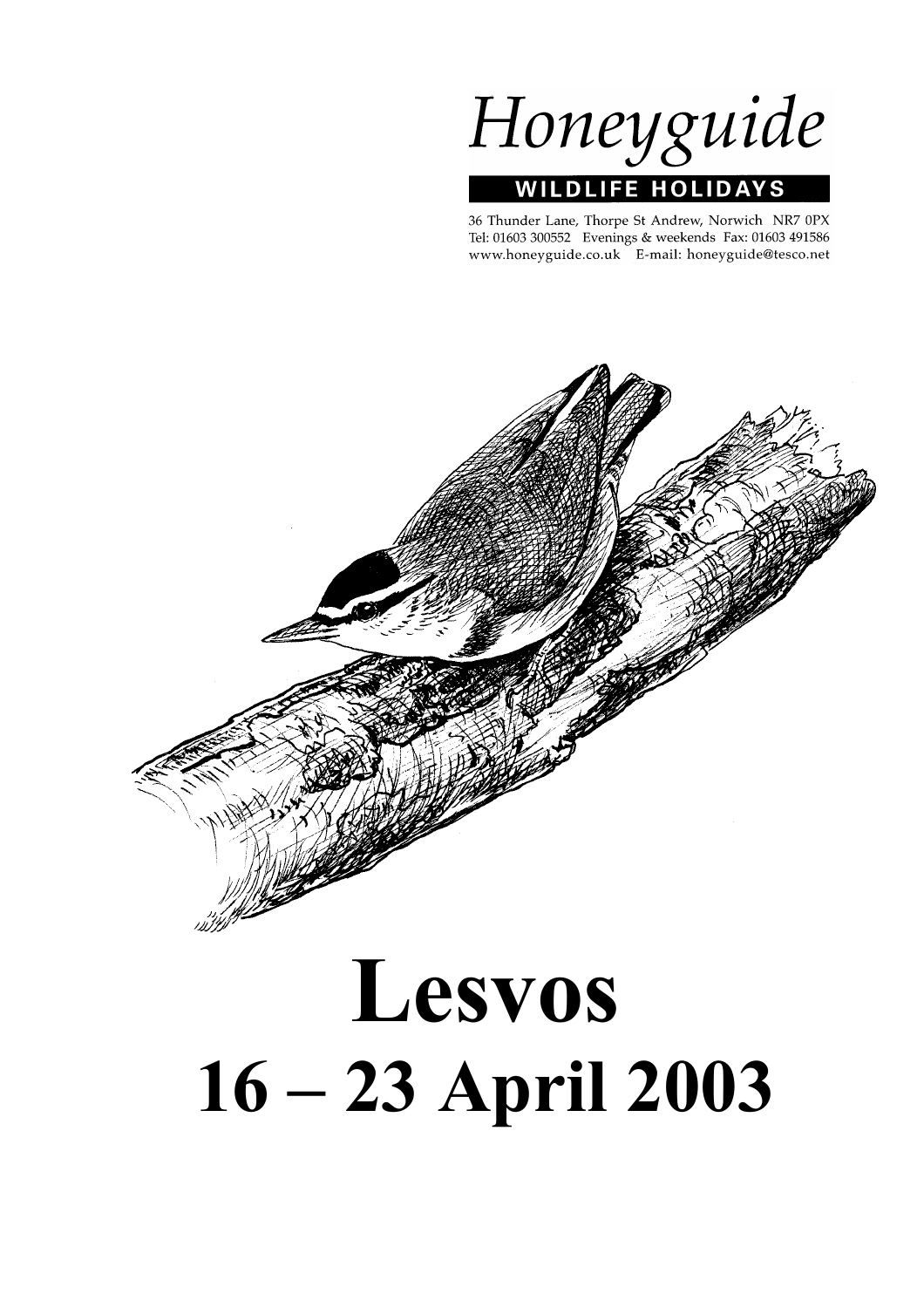# **Lesvos 16 – 23 April 2003**

# **Holiday participants**

| Mary Seal Coon<br>Pam Muirhead    | Norfolk             |
|-----------------------------------|---------------------|
| <b>Tony Summers</b>               | Leicestershire      |
| Harvey Wood                       | Leicestershire      |
| <b>Ruth Matthews</b>              | Kent                |
| David Stopher<br>Caroline Stopher | Kent                |
| Nym Clarke<br>Jonathan Clarke     | Bury St Edmunds     |
| Tim Brown<br>Judith Brown         | Horsham, Sussex     |
| Delphine Hoyle<br>Brenda Owen     | Wokingham           |
| Angela Henson                     | Poringland, Norwich |
| <b>Leaders</b><br>Rob Lucking     | Norwich             |
| <b>Steve Henson</b>               | Poringland, Norwich |

Report by Rob Lucking and Steve Henson *Illustrations by Rob Hume, except black-winged stilt flock by Gary Wright. Front cover: Krüper's nuthatch*

As with all Honeyguide holidays, £25 of the price of the holiday was put towards a conservation project, in this case for surveys in the Kalloni Bay Important Bird Area by the Hellenic Ornithological Society (HOS), which is based in Athens but whose work covers the whole of Greece and its islands. £700 was given to HOS this year - £25 per person from the holidays in Crete and Lesvos. This brings Honeyguide's total contributions to HOS since the first Honeyguide holiday in Crete in 1995 to £3,745, and to conservation projects in Europe from all Honeyguide holidays to £29,800. A thank-you letter from HOS appears at the end of this report.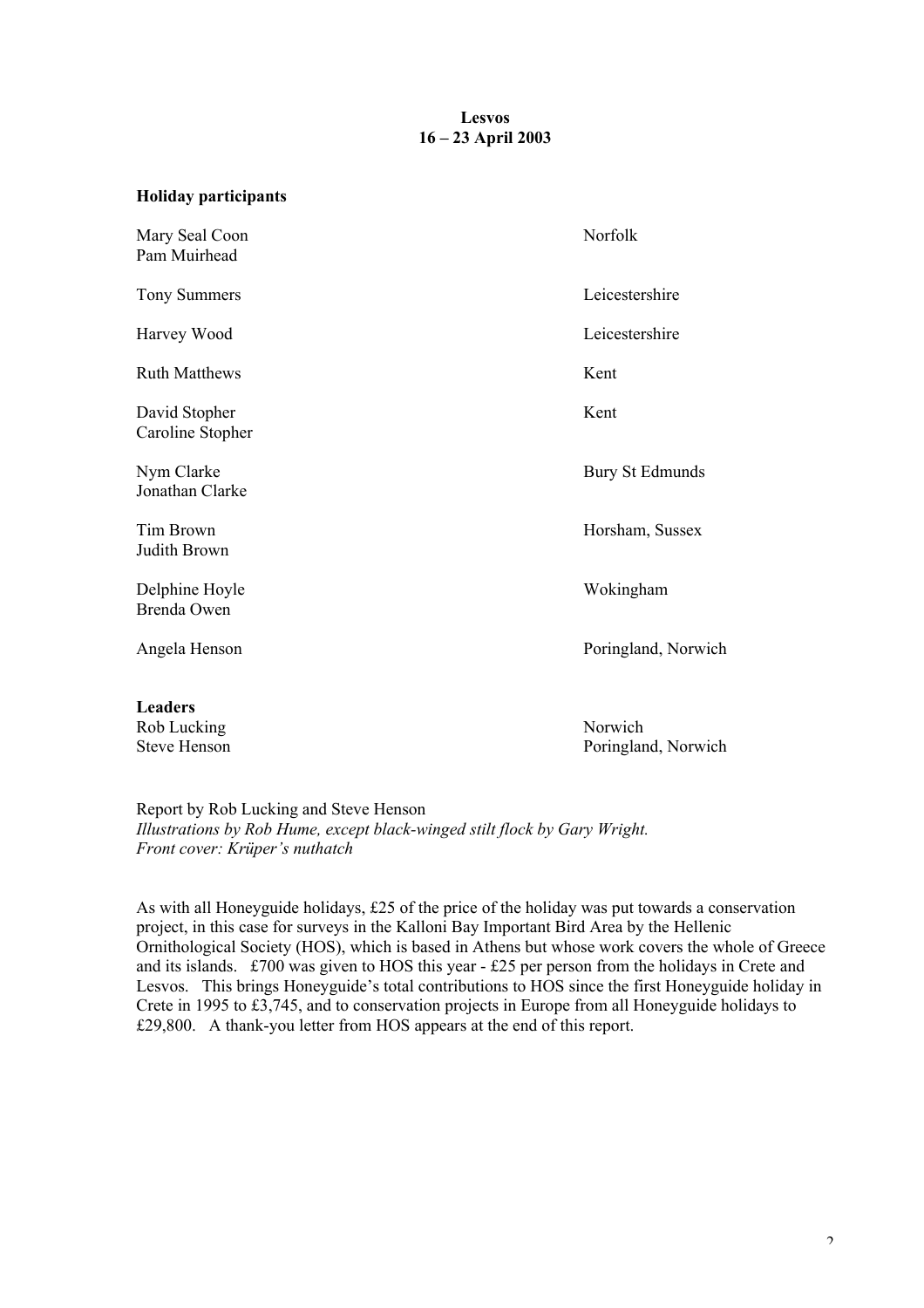# **Lesvos 16 – 23 April 2003**

# **Itinerary**

# **Wednesday, 16/4/03**

Mid-day flight from London Heathrow to Athens and onward, evening internal flight to Mytilini, arriving about 9pm. Transfer to Malemi Hotel at Skala Kalloni.

# **Thursday, 17/4/03**

Morning: birding near the hotel, at and around the Kalloni II Pool. Taverna lunch on the coast near Achladeri, followed by botanising in nearby hillside scrub. Late afternoon: Kalloni Salt Pans.

# **Friday, 18/4/03**

Morning: 'Mini Soccer' and taverna on the Molivos road on the outskirts of Kalloni for roosting scops owl, followed by Kalloni Salt Pans. Lunchtime: Molivos, including taverna lunch at the harbour. Afternoon: Petra reservoir and surrounding scrub.

# **Saturday, 19/4/03**

Morning: Skala Eressos. Lunchtime: taverna lunch at the harbour in Sigri. Afternoon: Sigri to Faneromeni Ford.

# **Sunday, 20/4/03**

Morning: Kalloni West River. Picnic lunch and afternoon in Napi Valley. Late afternoon: Kalloni Salt Pans.

# **Monday, 21/4/03**

Morning: brief look over Kalloni II Pool, followed by the Krüper's nuthatch site at the army camp at Achladeri.

Picnic lunch and afternoon in and around Agiassos. Early evening: brief stops in Keramio for white stork at the nest and at Kalloni II Pool for little crake.

# **Tuesday, 22/4/03**

Morning: return visit to 'Mini Soccer' and taverna on the outskirts of Kalloni for roosting scops owl, then roadside stop at the 'Grand Canyon' near Vatoussa, *en route* to the west of the island. Picnic lunch and early afternoon at the Petrified Forest Park.

Late afternoon: Ipsilou Monastery and the Sigri-Eressos road junction for Isabelline wheatear. Evening meal at taverna in Skala Kalloni.

# **Wednesday, 23/4/03**

Early morning transfer to Mytilini for return flights home, via Athens.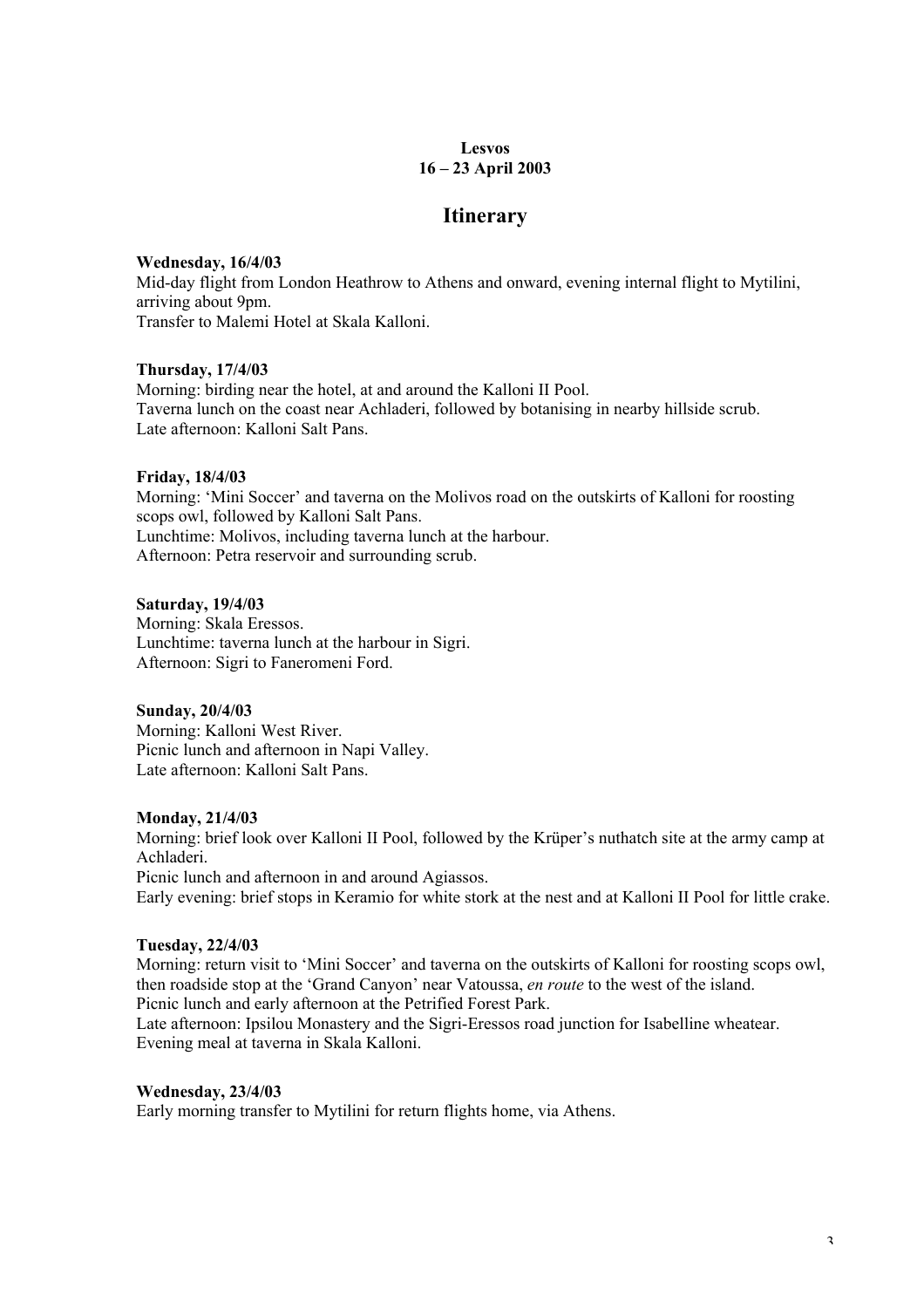# **Daily diary**

# **Wednesday 16/4/03 – east bound**

We all met up at a bright and sunny Heathrow airport and were *en route* to Lesvos via Athens by 13h00. After waiting a couple of hours at the new Athens airport, we took the short fifty-minute flight to Lesvos, arriving at Mytilini around 21h00. We collected the minibuses and headed off through the town and on to Malemi Hotel in the coastal resort of Skala Kalloni, about an hour away, for a much-needed evening meal.

# **Thursday 17/4/03 – around Kalloni**

Early morning was bright but with a chilly northeasterly breeze. After a leisurely breakfast we birded around the pool in front of Kalloni II Hotel where small flocks of ruff and wood sandpiper fed in the shallows, providing a good opportunity to compare the two. Black-winged stilts squabbled noisily and newly arrived garganeys fed alongside teal, pintail and shoveler – all late departing winter visitors.

A small group of glossy ibis (*right*) fed obligingly nearby with the morning sunlight revealing the subtle oily sheen to their plumage. A male little bittern and two squacco herons were also close by and a group of ten newly arrived whiskered terns circled the pool. A Cetti's warbler sang perched obligingly in the open for all to see in marked contrast to the ones at home!

A quick scan over Kalloni Bay revealed five blacknecked and four great-crested grebes while the botanists found several patches of Mediterranean catchfly, plus three-horned stock. Pam found two scarce swallowtails, sadly the only ones of the holiday.



We adjourned for a well-earned 'meze' lunch at a coastal taverna on the edge of Achladeri village where we were treated to a remarkable display of impromptu Greek plate smashing, table 'overturning' and general exuberance, involving the young tattooed lady spotted by Tony! The peregrine and short-toed eagle flying over were but minor distractions!

An investigation of nearby limestone scrub revealed a good diversity of plants including white asphodel, Barbary-nut, grape hyacinth and peacock anemone, with pink butterfly and green-winged orchids, among the highlights. Those still birding were kept happy with black-eared wheatear, woodlark, woodchat shrike and cirl bunting.

We rounded off the day at Kalloni Salt Pans where we found another dozen whiskered terns with a single black tern amongst them, around 250 greater flamingos, ten marsh sandpipers, four little stints, two black-tailed godwits and a superb group of about 15 spotted redshanks in plumages ranging from winter to full breeding.

**Highlights of the day were little bittern, squacco heron, glossy ibis, black-winged stilt, marsh sandpiper, summer-plumaged spotted redshanks and black-tailed godwits, plus the waders in general. Floral highlights were the anemones and Barbary-nut, while for Tony it could only be the lunchtime taverna 'incident' featuring the tattooed lady!**

# **Friday 18/4/03 – to the north coast**

Friday began cold, wet and windy but undeterred, we made the short journey to the outskirts of Kalloni where we saw two roosting scops owl in a roadside Eucalyptus and a very wet long-eared owl brooding a chick in a disused crows nest.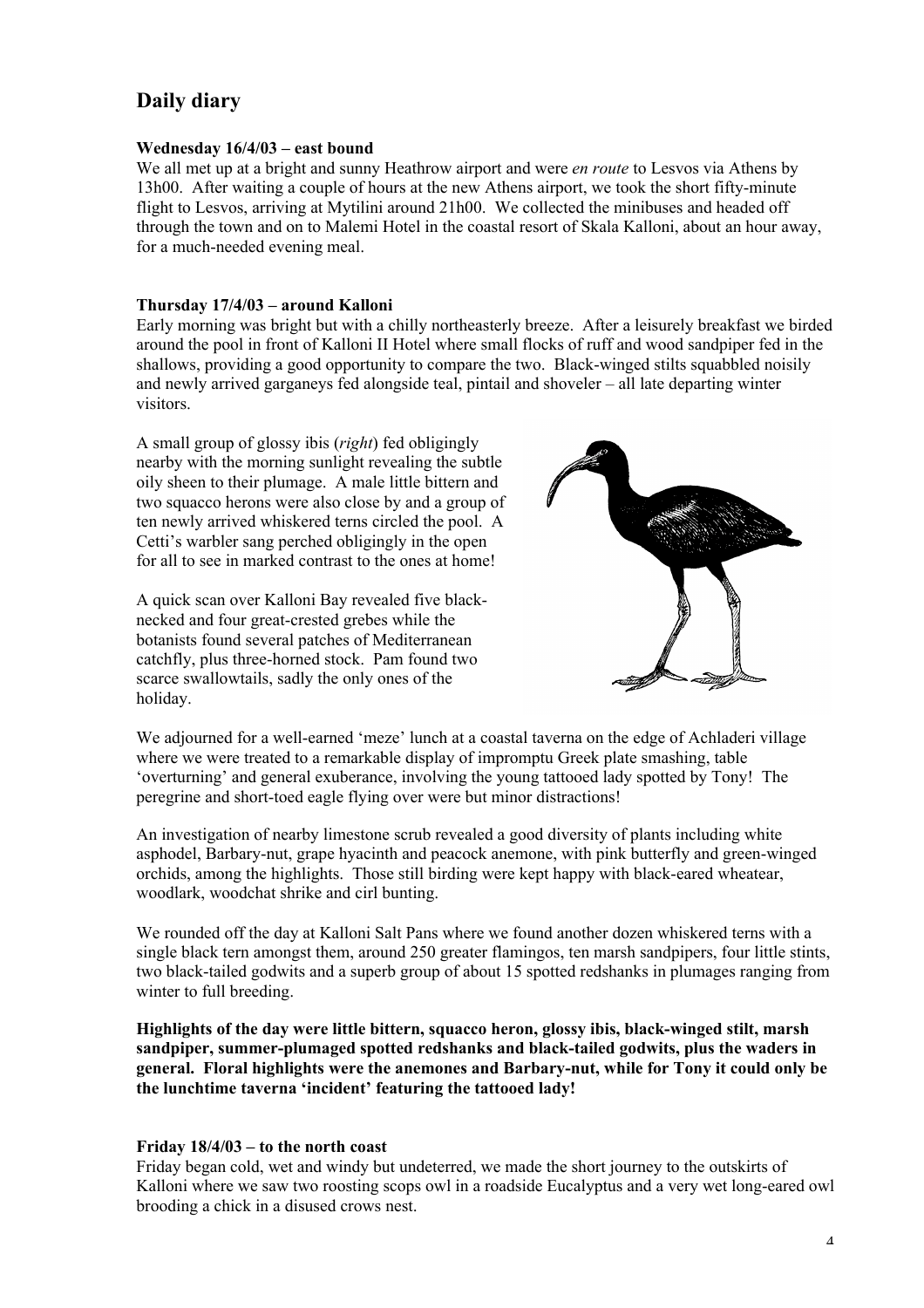After another visit to the Kalloni Salt Pans, we decided to seek out better weather and headed off in the direction of the north coast. Upon arrival at Molivos we made our way downhill to the harbour where 'Albanian Tony' invited us in to his taverna for Greek coffees and prawns. Those who braved a peek over the harbour wall were rewarded with two shags and seven Mediterranean shearwaters.

Walking back uphill towards the minibuses we saw two freshly arrived wood warblers, a superb male black-eared wheatear and a kingfisher perched on the rocks below us. Back where the buses were parked, Angela, Brenda, David and Caroline were busy watching a little owl visiting a nest in a tall building and we watched it through the telescopes as it sat on the chimney of a local restaurant.

We moved on to Petra reservoir, after a brief roadside stop to check out an alleged dipper (no names mentioned!), for our packed lunch. The weather showed some signs of abating so we went for a short walk up to the reservoir where we saw two common sandpipers, a flock of 20 yellow-legged gulls, a single whiskered tern and a mixed flock of hirundines. The red-rumped swallows came so close that we could see the two white spots on the back. In the hillside scrub we saw lesser whitethroat, cirl bunting and a subalpine warbler. Unfortunately the weather closed in again and we got very wet walking back to the minibuses.

Back to the hotel early for dry clothes and a hot shower!

# **Highlights of the day were the three owl species, close-ups of wood warbler and a pair of blackeared wheatears and the harbour at Molivos.**

### **Saturday 19/4/03 – a fig tree full of red-foots!**

Another cold, windy day but marginally less rainy than yesterday. Nevertheless, we all wished we'd packed our gloves and woolly hats! We drove to Skala Eressos on the southwest coast of the island, seeing a long-legged buzzard *en route*.

The Chalandra River at Skala Eressos had been re-profiled but fortunately this had not made it any less attractive to migrant birds. On the far bank was a mixed flock of black-headed, blue-headed, grey-headed and white wagtails with a cracking male citrine wagtail among them and a more sombrelooking female nearby. Small numbers of waders fed in the shallow river including little ringed plover, marsh and wood sandpipers and a hobby rocketed past us.

At Skala Eressos beach just west of the river we found three hoopoes feeding among the tamarisks and a small flock comprising three whiskered and four white-winged black terns feeding offshore. The highlight was a flock of eight collared pratincoles hunkered down on the beach, keeping out of the rain and strong wind.

After a splendid lunchtime feast at a taverna in Sigri, we moved off towards the nearby Faneromeni Ford. We didn't get far before we stopped next to another group watching a pair of masked shrikes, a woodchat shrike, male collared flycatcher and two redstarts in a sheltered vegetable garden! Along the shoreline were a female collared flycatcher and a gull-billed tern.

We made slow progress down the road towards the ford, noting garganey, a male Montagu's harrier, another masked shrike, tree pipits and a male ortolan bunting in the rain. Still some distance from the ford, we came upon the most amazing sight: a mixed flock of male and female red-footed falcons, with three lesser kestrels for good measure, perched at close range in a fig tree!

**Highlights of the day were garganey, a fig tree full of red-footed falcons, a superb male citrine wagtail, male collared flycatcher and woodchat shrike, plus the lunchtime prawns and for Ruth, her visit to a local kafenion in Skala Kalloni.**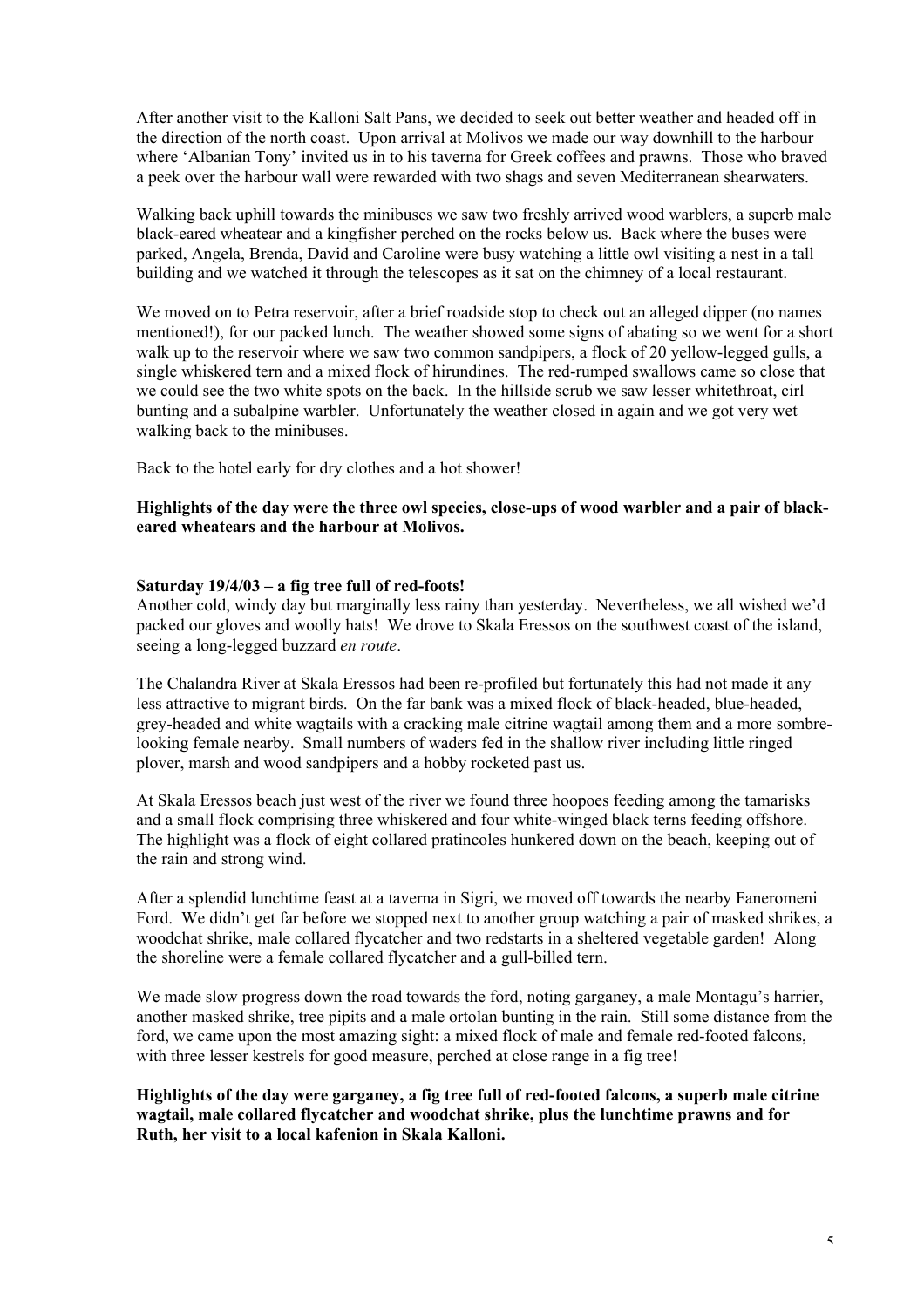### **Sunday 20/4/03 – sunshine at last and the Napi Valley**

Sunshine (well, it wasn't raining) at last! First stop the Kalloni West River only a short distance from the hotel. A pre-breakfast visit had revealed two slender-billed gulls and a flock of around 30 collared pratincoles so we decided to explore further.

Our first Kentish plover fed on the mudflats and the first of two black storks flew in to feed. Another hobby flew past and a second calendar-year male Montagu's harrier glided over at close range. No sign of the slender-billed gulls seen earlier but a flock of 23 collared pratincoles moving inland provided ample compensation.

*En route* to the Napi Valley, we stopped on the road to Agia Paraskevi to admire another flock of feeding red-footed falcons, while later on we watched a pair of masked shrikes in an olive grove just before Napi village.

We had our packed lunch by the road, enjoying the sunshine in the Napi Valley before splitting up; some botanising, some walking and another group birding. The birders were satisfied with good views of a very active foraging pair of sombre tits carrying food back to their nearby nest and a noisy middle spotted woodpecker flying between oak trees. The real rarity, however, was a nuthatch - this species breeds on Lesvos in only very small numbers!

The warm weather brought out a good selection of butterflies with clouded yellow, small and Eastern dappled whites, small copper and small heath all on the wing and Angela almost stepped on a European glass lizard as it basked in the sunshine!

On our way back we stopped on the edge of Napi village to search for a rock nutchatch that a few of us had glimpsed perched on the roadside crash barrier as we drove past earlier in the day. Rob soon spotted the distinctively shaped nest built into an opening in the wall of a roadside house. Whilst waiting for the birds to appear, Pam and others kept us amused as they fed a donkey, but it wasn't long before both adult rock nuthatches arrived and gave us great views.

To round off the day, we returned to Kalloni Salt Pans where we found 16 gull-billed terns on the pasture near the entrance and the long-staying Dalmatian pelican was swimming along the channel. In the sheep fields south of the pans we found 30+ short-toed larks and to the southeast there were 21 ruddy shelduck, whilst a large mixed flock of black-headed and blue-headed wagtails fed frenetically amongst the sheep, accompanied by three summer plumaged red-throated pipits. Three stone-curlews were watched on the levees between the pans and a kingfisher fed in the channel.

**Highlights of the day were black stork, the flock of red-footed falcons, stone-curlew, whiskered tern (***right***), kingfisher, blue-headed wagtail and a pair of rock nuthatches at the nest. Non-avian highlights were the Napi Valley with its meadows and wild flowers and basking European glass lizard!**

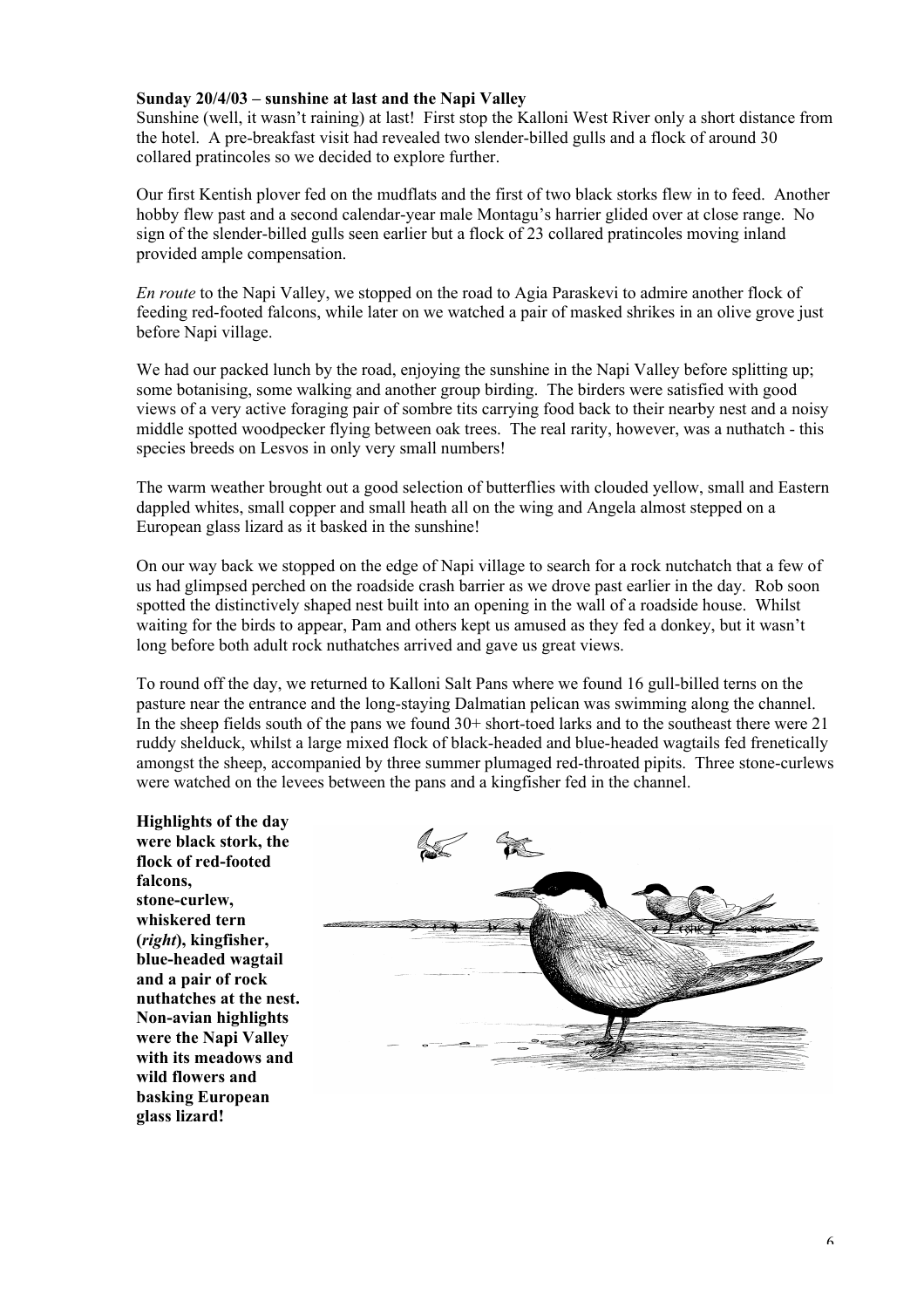# **Monday 21/4/03 – a 'special' nuthatch and flowers around Agiassos**

First port of call today was the pine woodland at Achladeri, now vacated by the army. We quickly located the rotting tree stump used by the resident pair of Krüper's nuthatches and were soon enjoying these lovely birds as they took food into their nest hole to their hungry brood. Nearby, a pair of short-toed treecreepers was busily doing the same. The woodland held good numbers of blue and great tits as well as out first records of long-tailed tit and serin. Unfortunately our stay at Achladeri was curtailed by the selfish behaviour of two photographers who proceeded to park their cars directly underneath the Krüpers' nest.

We then made the steep and windy drive up to the mountain village of Agiassos where our first port of call was the famous bakery. Having stocked up on cakes, some of us had coffee in a nearby taverna where we were treated to a demonstration of the traditional brewing of Greek coffees on an open fire fuelled by crushed olive stones. Others visited the famous Church of the Virgin Mary in the centre of the village.

Fuelled by a caffeine hit, we embarked on the circular walk in the sweet chestnut woodland above Agiassos where we stopped half way round for our packed lunch in a pasture with scattered sweet chestnut trees. Unfortunately the cold spring had delayed many of the wild flowers that usually grow in profusion but we found plenty of crown anenomes, grape hyacinths, star-of-Bethlehem and dragon arum, as well as peony and *Fritillaria pontica* with flowers still 'in bud'. After lunch, half the group continued the walk and found cytinus (a parasitic plant lacking chlorophyll and related to Rafflesia, the world's largest flower), which is parasitic on cistus. All the way round we were serenaded by numerous nightingales with some enjoying views of a bird singing out in the open. The botanists, meanwhile, went off to explore an area of olive groves just below Agiassos with their spectacular stands of flowering anemones and mayweeds, where they found green-winged, four-spotted, sombre bee and lesser yellow bee orchids.

To round off the day we stopped briefly in Keramio near Skala Kalloni to admire a pair of white storks at their rooftop nest (with attendant house and Spanish sparrows). Then at Kalloni Pool we watched a superb summer-plumaged white-winged black tern hawking over the water accompanied by hundreds of hirundines (mainly sand martins) and a male little crake skulking along the edge of the pool.

**Highlights of the day were white storks at the nest, close views of a male little crake, whitewinged black tern, nightingale, Krüper's nuthatch and short-toed treecreeper feeding young at the nest. The circular walk and picnic spot above Agiassos and the flower 'spectacle' in nearby olive groves, including its anemones and orchids.**

# **Tuesday 22/4/03 – the rugged western hills**

Our final day and a second trip to the west of the island. First stop was an area known by birders as the 'Grand Canyon' near Vatoussa on the main road to Sigri. Enjoying the song of several nightingales around us, we picked up long-legged buzzard, alpine swift, crag martins against the rock face, rock nuthatch, a distant male blue rock thrush and a Persian squirrel. Below us in the scrub, two subalpine warblers afforded atypical, excellent views.

Pressing on to the Petrified Forest Park, we stopped by the road below the wind farm to admire a flock of 17 lesser kestrels hovering on the updrafts and catching insects from the rocky ground below, whilst a couple of alpine swifts flew through.

The famous Petrified Forest was formed 20 million years ago when pyroclastic flows from a now extinct volcano covered the dense forests on that part of the island. Over time, the organic molecules in the trees were replaced with inorganic minerals from the lava, resulting in a fossilised forest. A number of large sections of the fossilised trunks, including those of giant sequoias, have been carefully excavated and facilities provided to allow visitors to enjoy this unique landscape.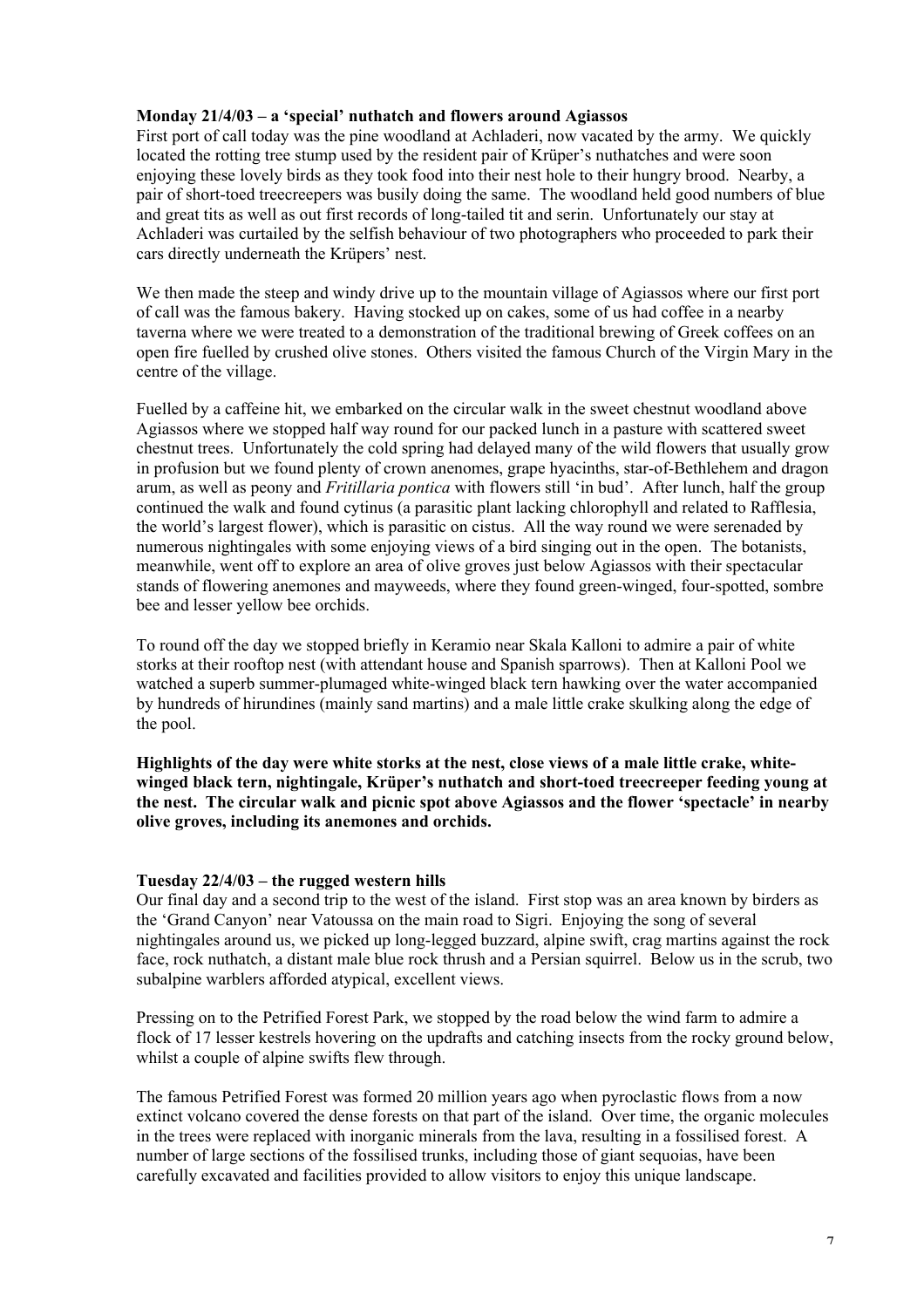After lunch we took a walk around the park, seeing little owl and Cretzchmar's bunting at close hand and a pair of rather elusive orphean warblers. The target species however was cinereous bunting, another Lesvos 'speciality', and soon we enjoyed close views of a pair feeding in the rocks below us. As we headed back towards the car park, there was a small arrival of migrants with several alpine swifts flying through the valley (with one coming so low we could hear the wind whistling past its wings), whilst five whinchats and a female pied flycatcher were sitting on the fence.

Hoping for more migrants, the next stop was Ipsilou Monastery perched atop an extinct volcanic cone. Unfortunately there were few migrants around but in addition to the marvellous panorama we did see another long-legged buzzard, male blue rock thrush and another pair of rock nuthatches, as well as several Persian squirrels. Rock sparrows are usually easy to see here, but sadly they eluded us, although we did hear one call briefly.

Final stop for the day was the Sigri-Eressos road junction, a known site for Isabelline wheatear. After a search across the large expanse of open ground, three Isabelline wheatears were eventually tracked down, giving good views through the telescopes as they engaged in a territorial dispute on an old drystone wall. In addition, we added our final orchid of the holiday in the shape of fan-lipped orchid.

To top off a superb holiday we visited a taverna in Skala Kalloni for our evening meal, recommended to us by 'Albanian Tony' from Molivos. Fortunately 'Albanian Tony' is a man of impeccable taste and we enjoyed an outstanding meal. Afterwards, Steve presented 'Honeyguider' Tony with a 'certificate' (made by Angela) for 'outstanding spotting of the week', marking his observations of the tattooed lady at Achladeri!

**Highlights of the day were long-legged buzzard, Isabelline wheatear, good views of subalpine warbler, Cretzchmar's and cinereous buntings, Tim's rufous bush robin, the Petrified Forest, including the huge girth of the sequoias and Ipsilou Monastery.**

# **Wednesday 23/4/03 – reluctantly homeward bound**

Up far too early, to get to the airport at Mytilini for our flight to Athens. Being so early in the morning, navigating through Mytilini was straightforward and we arrived at the airport in plenty of time.

**Highlights of the week were the flowered-filled olive groves below Agiassos, the flowery meadows in the Napi Valley, Ipsilou Monastery, black stork, the two flocks of red-footed falcons including the falcon-filled fig tree, the stunning white-winged black tern, plus the 'dipper that wasn't' incident!**

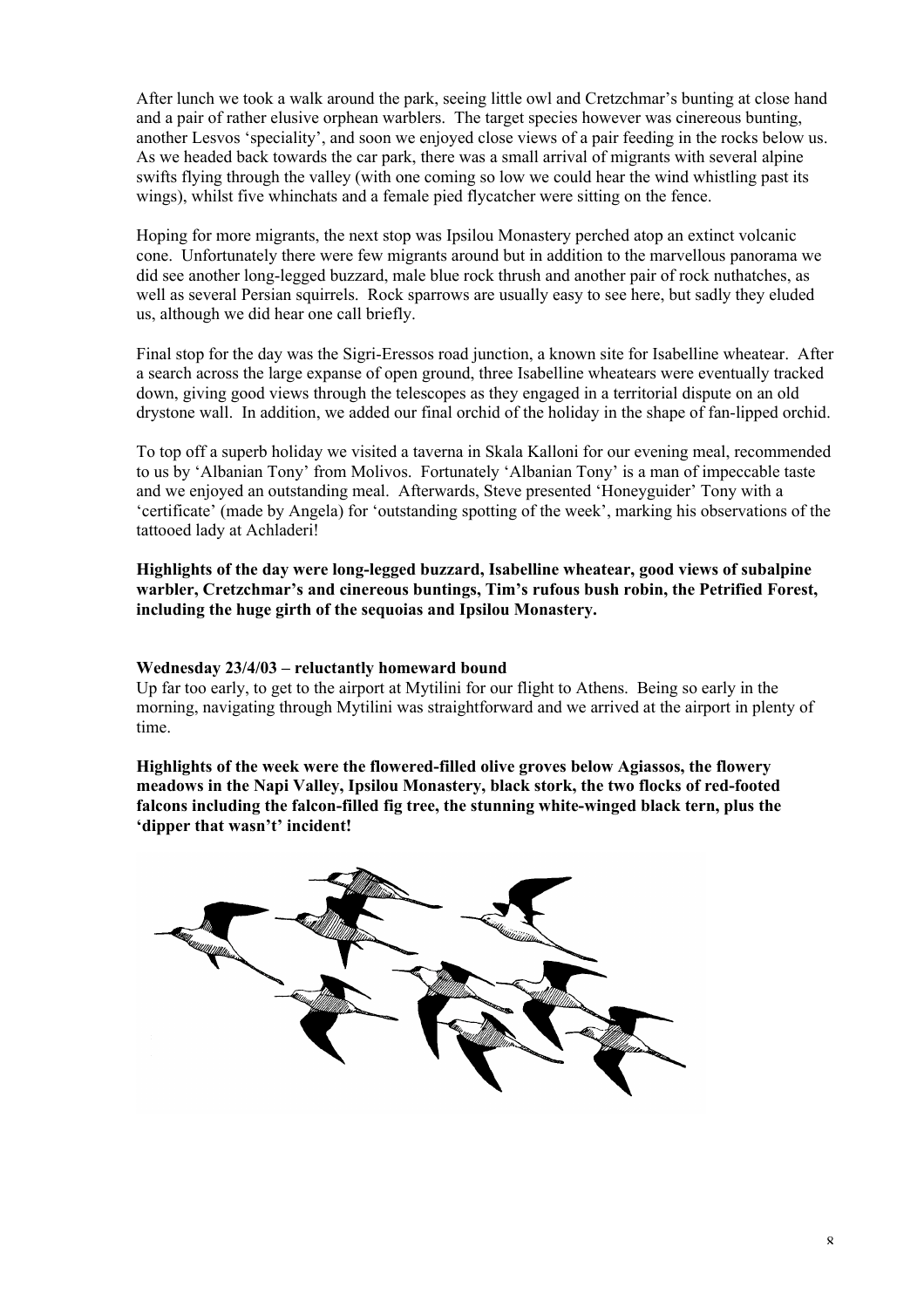# **Systematic lists**

# **Birds**

**Little Grebe** *Tachybaptus ruficollis* At least two seen or heard on Kalloni II Pool, Skala Kalloni, 17 April and daily, 20-22 April.

### **Great Crested Grebe** *Podiceps cristatus*

Four in Kalloni Bay off Skala Kalloni and four off Achladeri on 17 April with singles off Skala Kalloni on 19, 20 and 22 April.

### **Black-necked Grebe** *Podiceps nigricollis*

Four in Kalloni Bay off Skala Kalloni and two off Achladeri on 17 April with small numbers off Skala Kalloni on other days.

### **Mediterranean Shearwater** *Puffinus yelkouan* Seven off Molivos harbour on 18 April.

**Cormorant** *Phalacrocorax carbo sinensis* Singles on Kalloni Bay off Achladeri on 17 April and off Skala Kalloni on 17 and 21 April.

**Shag** *Phalacrocorax aristotelis* Two at Molivos on 18 April.

**Dalmatian Pelican** *Pelecanus crispus* One juvenile seen at close range at Kalloni Salt Pans on 20 April.

### **Little Bittern** *Ixobrychus minutus* Single males seen on Kalloni II Pool, Skala Kalloni on 17 and 21 April and at Faneromeni Ford on 19 April.

### **Squacco Heron** *Ardeola ralloides*

Two at Kalloni II Pool, Skala Kalloni on 17 April with singles there on 19 and 20 April and three, 21 and 22 April. A single at Kalloni Salt Pans on 20 April.

### **Little Egret** *Egretta garzetta*

Seen daily, 17-21 April. Widespread and seen regularly around Kalloni Bay and on all visits to the Kalloni Salt Pans.

### **Great White Egret** *Egretta alba*

Two at the Kalloni Salt Pans on 17 April with a single there on 18 April and a single near 'Derbyshire' on 21 April. Up to 5 at the Kalloni West River mouth, 17-22 April.

### **Grey Heron** *Ardea cinerea*

Two at 'Derbyshire' on 17 and 21 April; small numbers seen at Kalloni Salt Pans on 17, 18 and 20 April; one at Petra reservoir on 18 April and three at Kalloni West River on 20 April.

### **Black Stork** *Ciconia nigra*

Singles seen at Achladeri and near 'Derbyshire' on 17 April, Kalloni West River and the Napi Valley on 20 April and near Skalochori on 22 April.

# **White Stork** *Ciconia ciconia*

Seen on 17, 19 and 20 April, with a pair at rooftop nest in Keramio on 21 April.

### **Glossy Ibis** *Plegadis falcinellus*

9 at Kalloni II Pool, Skala Kalloni on 17 April and 22 April; three, Kalloni Salt Pans on 18 April and 11, Kalloni West River on 20 April.

### **Greater Flamingo** *Phoenicopterus ruber* Up to 200+ at Kalloni Salt Pans on 17, 18, 20 and 21 April.

**Ruddy Shelduck** *Tadorna ferruginea*

Two in a field near Faneromeni Ford on 19 April; 21 at Kalloni Salt Pans on 20 April and one on the eastern side of Kalloni Bay north of Achladeri on 21 April.

# **Shelduck** *Tadorna tadorna*

One, southeast of the Kalloni Salt Pans on 20 April.

**Teal** *Anas crecca* Four on Kalloni II Pool, Skala Kalloni, on 17 April.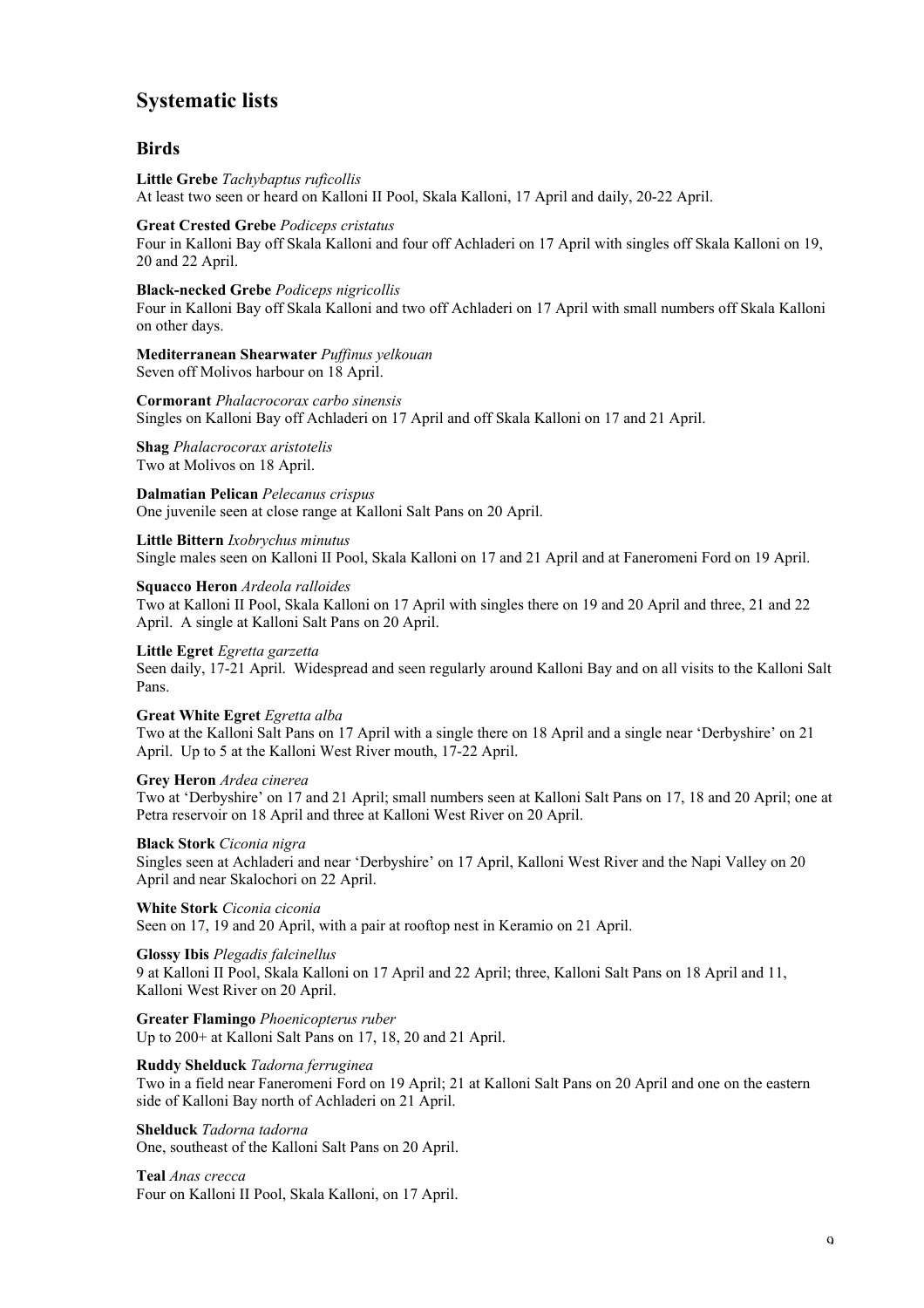**Mallard** *Anas platyrhynchos* Singles on Kalloni II Pool, Skala Kalloni, on 17, 18 and 22 April.

### **Pintail** *Anas acuta*

Seen daily on Kalloni II Pool, Skala Kalloni with a maximum count of five on 17 April.

### **Garganey** *Anas querquedula*

Seen daily including four at a small pool along the track to Faneromeni Ford on 19 April and nine on Kalloni II Pool, Skala Kalloni, 22 April.

### **Shoveler** *Anas clypeata*

Two drakes on Kalloni II Pool, Skala Kalloni on most days.

**Pochard** *Aythya ferina* 1-2, Kalloni II Pool, Skala Kalloni, 21 April.

### **Short-toed Eagle** *Circaetus gallicus*

One at the Achladeri taverna on 17 April; one over Kalloni West River, two over the Kalloni Salt Pans, one near Napi village and one, southeast of Kalloni Salt Pans, 20 April and 2-3 in the Achladeri area on 21 April.

### **Marsh Harrier** *Circus aeruginosus*

Singles at Kalloni Salt Pans on 17 April, west of Skala Kalloni and near Faneromeni Ford on 19 April and at Kalloni West River on 20 April.

### **Montagu's Harrier** *Circus pygargus*

Single adult males at Kalloni Salt Pans on 17 and 20 April and near Faneromeni Ford on 19 April. A second calendar-year male at Kalloni West River on 20 April.

### **Buzzard** *Buteo buteo*

One east of Kalloni East River on 17 April; one along the road to Eressos on 19 April; one at Kalloni West River on 20 April; three in the Napi Valley and one *en route* on 20 April and one above Agiassos on 21 April.

### **Long-legged Buzzard** *Buteo rufinus*

One along the coast on the road to Eressos, west of Skala Kalloni, on 19 April; 2-3 in the 'Grand Canyon' near Vatoussa, one near Andissa and one below Ipsilou Monastery on 22 April.

### **Lesser Kestrel** *Falco naumanni*

Three with a flock of red-footed falcons at Faneromeni Ford on 19 April; 17 below the wind farm near the Petrified Forest and several around the Petrified Forest Park on 22 April.

### **Kestrel** *Falco tinnunculus*

Two near 'Derbyshire' on 17 April and one there on 21 April. One with the flock of lesser kestrels below the wind farm near the Petrified Forest on 22 April.

### **Red-footed Falcon** *Falco vespertinus*

A flock of *c*.30 near Faneromeni Ford on 19 April and 25 from the road to Agia Paraskevi on 20 April. Two males over the Napi Valley on 20 April and two over the Petrified Forest Park on 22 April.

### **Hobby** *Falco subbuteo*

Singles at Kalloni Salt Pans on 17 April, Skala Eressos on 19 April, Kalloni West River on 20 April and Skala Kalloni on 21 April and two in the Achladeri area on 21 April.

# **Peregrine** *Falco peregrinus*

One at the Achladeri taverna on 17 April and one at Sigri on 19 April.

### **Chukar** *Alectoris chukar*

One seen from Steve's bus *en route* to the Petrified Forest on 22 April. Flushed by a long-legged buzzard!

### **Water Rail** *Rallus aquaticus*

1 heard, Kalloni II Pool, Skala Kalloni on 22 April.

# **Little Crake** *Porzana parva*

A male at Kalloni II Pool, Skala Kalloni, daily on 20-22 April.

### **Moorhen** *Gallinula chloropus*

Skala Kalloni II Pool, Skala Kalloni on 17 April and daily, 19-22 April.

**Coot** *Fulica atra* Seen daily, Kalloni II Pool, Skala Kalloni.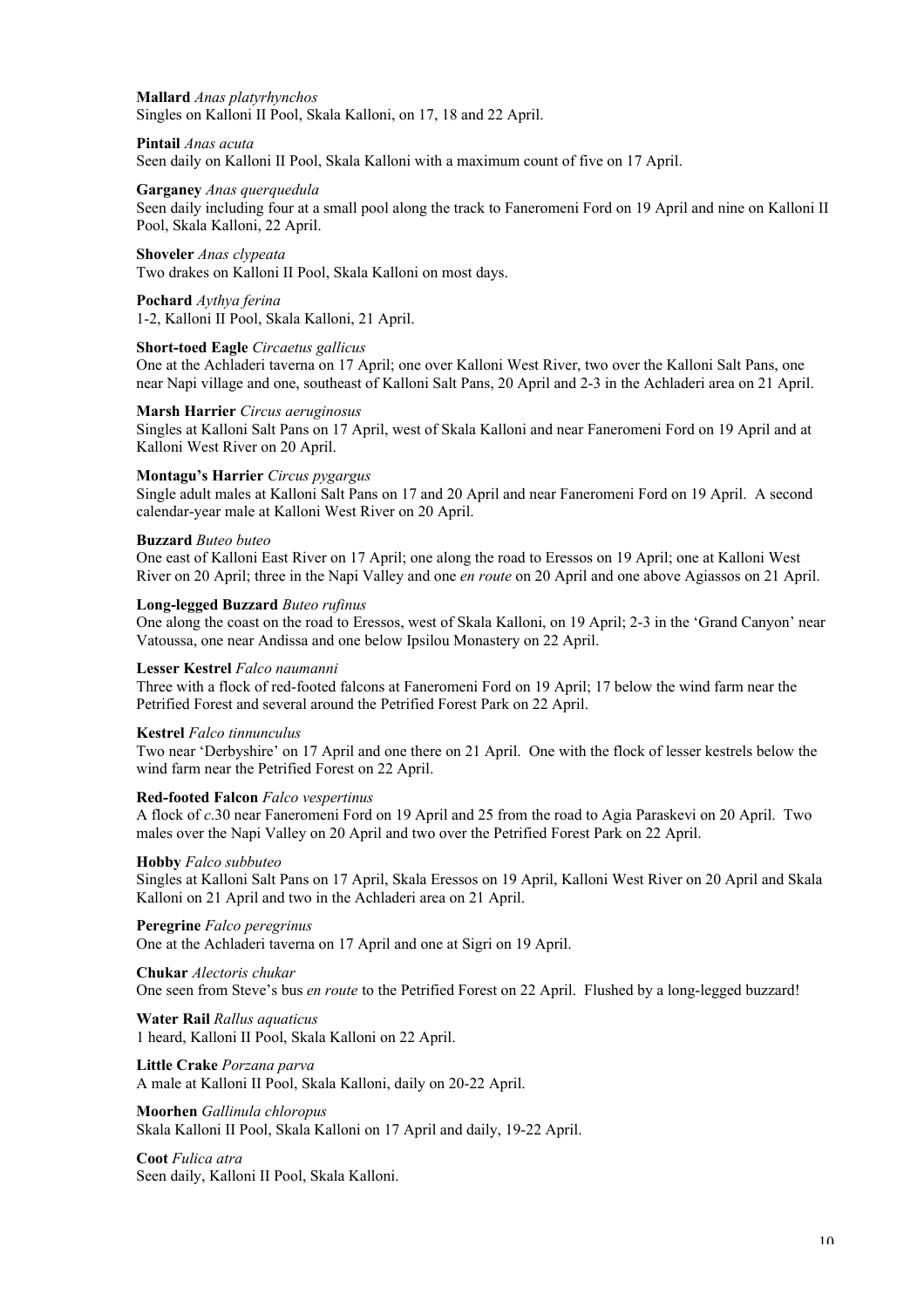### **Black-winged Stilt** *Himantopus himantopus*

Seen daily at Kalloni II Pool, Skala Kalloni and the Kalloni Salt Pans.

### **Avocet** *Recurvirostra avosetta*

34 at Kalloni Salt Pans on 20 April with similar numbers there on 17 and 18 April.

### **Stone-curlew** *Burhinus oedicnemus*

One at Kalloni Salt Pans on 17 April, with three there and another heard to the southeast of the salt pans on 20 April. One at the Kalloni West River on 22 April.

#### **Collared Pratincole** *Glareola pratincola*

11 at Skala Eressos and a single on the Chalandra River at Skala Eressos on 19 April and *c*. 30 heading north over Kalloni West River the following day.

### **Little Ringed Plover** *Charadrius dubius*

Six at Kalloni Salt Pans on 17 April, with two there on 18 and 20 April; four on the Chalandra River at Skala Eressos and one at a small pool along the track to Faneromeni Ford on 19 April and three at Kalloni West River on 20 April.

# **Kentish Plover** *Charadrius alexandrinus*

Four at Kalloni West River on 20 April.

**Sanderling** *Calidris alba* Two at Skala Eressos on 19 April.

#### **Little Stint** *Calidris minuta*

Four at the Kalloni Salt Pans on 17 and 18 April and one at a small pool along the track to Faneromeni Ford on 19 April.

### **Curlew Sandpiper** *Calidris ferruginea*

Two at the Kalloni Salt Pans on 18 April; one at the Chalandra River at Skala Eressos on 19 April and two, Kalloni West River on 20 April.

**Dunlin** *Calidris alpina* 30-40 at Kalloni West River on 20 April.

### **Ruff** *Philomachus pugnax*

Seen daily. The most numerous passage-migrant wader seen.

#### **Snipe** *Gallinago gallinago*

Singles at Kalloni II Pool, Skala Kalloni and near 'Derbyshire' on 17 April and 2 at a small pool along the track to Faneromeni Ford, 19 April.

# **Black-tailed Godwit** *Limosa limosa*

Two at Kalloni Salt Pans on 17 April with a single at the same site on 20 April.

### **Curlew** *Numenius arquata*

One, southeast of the Kalloni Salt Pans on 20 April.

# **Spotted Redshank** *Tringa erythropus*

*c*.15 at Kalloni Salt Pans on 17 April and at least two there on 18 and 20 April; one at Skala Eressos on 19 April.

**Redshank** *Tringa totanus* 3-4 at Kalloni Salt Pans on 18 April.

#### **Marsh Sandpiper** *Tringa stagnatilis*

Seen daily, 17-21 April including 10+ at the Kalloni Salt Pans on 17 April and one at the Chalandra River, Skala Eressos, on 19 April.

### **Greenshank** *Tringa nebularia*

Four at the Kalloni Salt Pans on 18 April; seven at Skala Eressos on 19 April; one calling, Kalloni West River and one at Kalloni Salt Pans on 20 April.

### **Wood Sandpiper** *Tringa glareola*

Seen daily. The second most numerous passage-migrant wader seen (after ruff).

#### **Common Sandpiper** *Actitis hypoleucos*

One near 'Derbyshire' on 17 April; two at Petra reservoir on 18 April; three at Skala Eressos on 19 April and one at Kalloni Salt Pans on 20 April.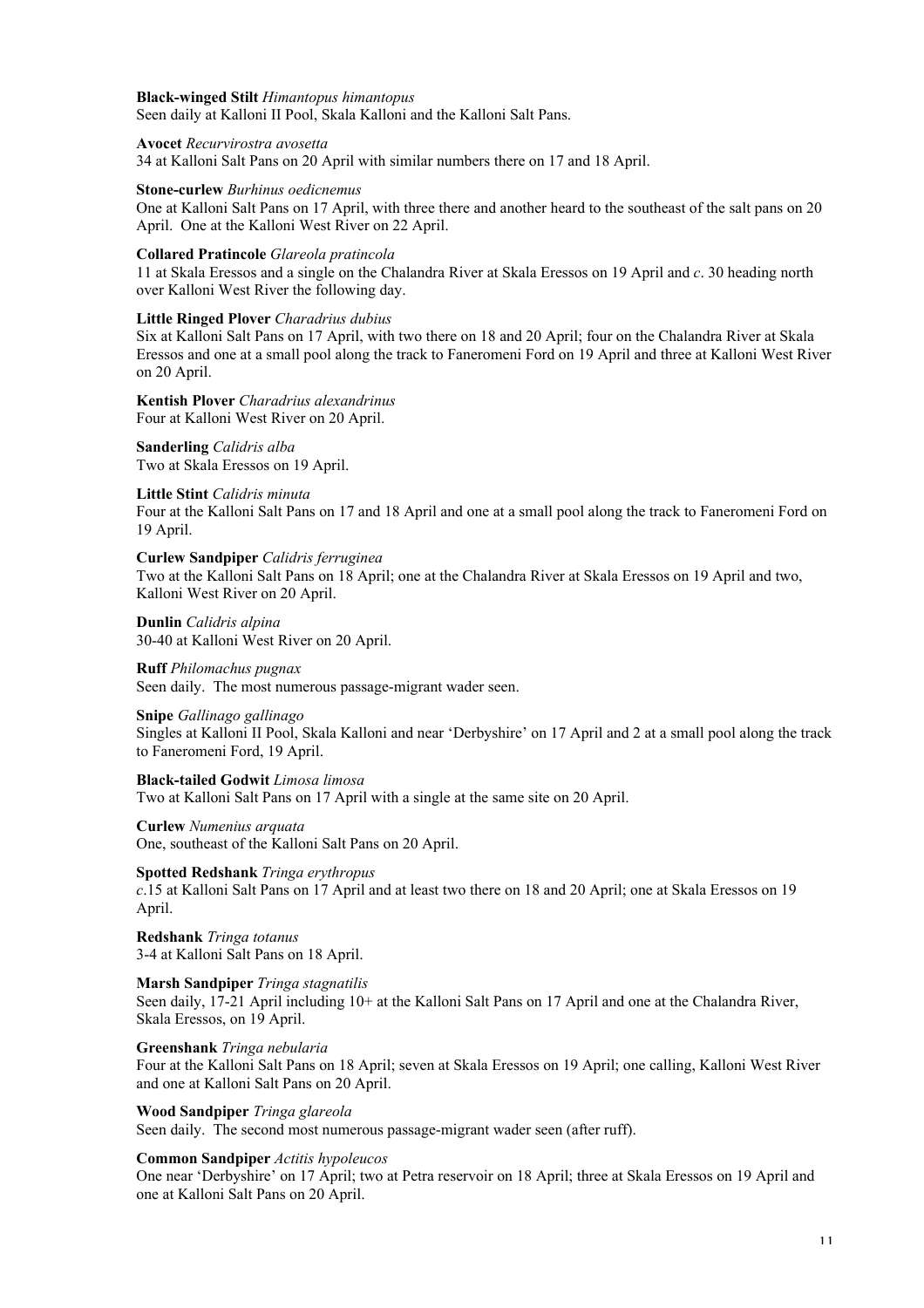### **Mediterranean Gull** *Larus melanocephalus*

A single immature (first-winter/second-summer), along the shoreline southeast of Kalloni Salt Pans on 20 April.

**Black-headed Gull** *Larus ridibundus* Six at Kalloni West River on 20 April and three there on 22 April.

### **Slender-billed Gull** *Larus genei*

Two adults in the early morning at Kalloni West River mouth on 20 and 22 April.

### **Yellow-legged Gull** *Larus cachinnans michahellis*

Seen daily. Common throughout the island, often seen circling on thermals.

### **Gull-billed Tern** *Gelochelidon nilotica*

A single at Sigri and two near Faneromeni Ford on 19 April and 16 at Kalloni Salt Pans on 20 April.

### **Sandwich Tern** *Sterna sandvicensis* Single in Kalloni Bay on 17 April.

**Common Tern** *Sterna hirundo* Small numbers seen on 17 April and daily, 19-22 April.

# **Little Tern** *Sterna albifrons*

Four at Kalloni Salt Pans on 17 and 18 April and two there on 20 April; one at Kalloni West River on 20 April.

### **Whiskered Tern** *Chlidonias hybridus*

Seen daily. 10 at Kalloni II Pool, Skala Kalloni and 12 at Kalloni Salt Pans on 17 April; singles at Molivos and Petra reservoir on 18 April; 3 at Skala Eressos 19 April; 10 moving north at Kalloni West River on 20 April and 1 on Kalloni II Pool, Skala Kalloni on 21 April, with 8 there the following morning.

**Black Tern** *Chlidonias niger* A single at Kalloni Salt Pans on 17 April.

# **White-winged Black Tern** *Chlidonias leucopterus*

Four at Skala Eressos on 19 April and one at Kalloni II Pool, Skala Kalloni on 21 April.

**Collared Dove** *Streptopelia decaocto* Seen daily, throughout the island.

**Turtle Dove** *Streptopelia turtur* One heard on 20 April.

**Cuckoo** *Cuculus canorus* One heard above Agiassos on 21 April.

### **Scops Owl** *Otus scops*

Two, roosting in a Eucalyptus tree at the 'mini-soccer' and taverna site, Kalloni, on 18 and 22 April.

### **Little Owl** *Athene noctua*

A breeding pair at Molivos on 18 April and one on a drystone wall at the Petrified Forest Park on 22 April. A dead one (road death) near the turning to the salt pans off the main road, east of Kalloni, 21 April.

### **Long-eared Owl** *Asio otis*

An adult and at least one large chick at the 'mini-soccer'/taverna scops owl roost site, Kalloni, on 18 and 22 April.

### **Swift** *Apus apus* Small numbers seen on 17 and 18 April and daily, 20-22 April.

### **Alpine Swift** *Apus melba*

Several around the 'Grand Canyon' near Vatoussa, several around Andissa, two at the wind farm near the Petrified Forest and a small but detectable passage of several birds over the Petrified Forest Park on 22 April.

### **Kingfisher** *Alcedo atthis*

Two at Molivos on 18 April and a single at Kalloni Salt Pans on 20 April.

### **Hoopoe** *Upupa epops*

Three at Skala Eressos and one at Sigri on 19 April; one heard in the Napi Valley, 20 April and singles heard in the 'Grand Canyon' near Vatoussa and at Ipsilou Monastery on 22 April.

### **Middle Spotted Woodpecker** *Dendrocopos medius*

1-2 in the Napi Valley on 20 April and one near the picnic spot above Agiassos on 21 April.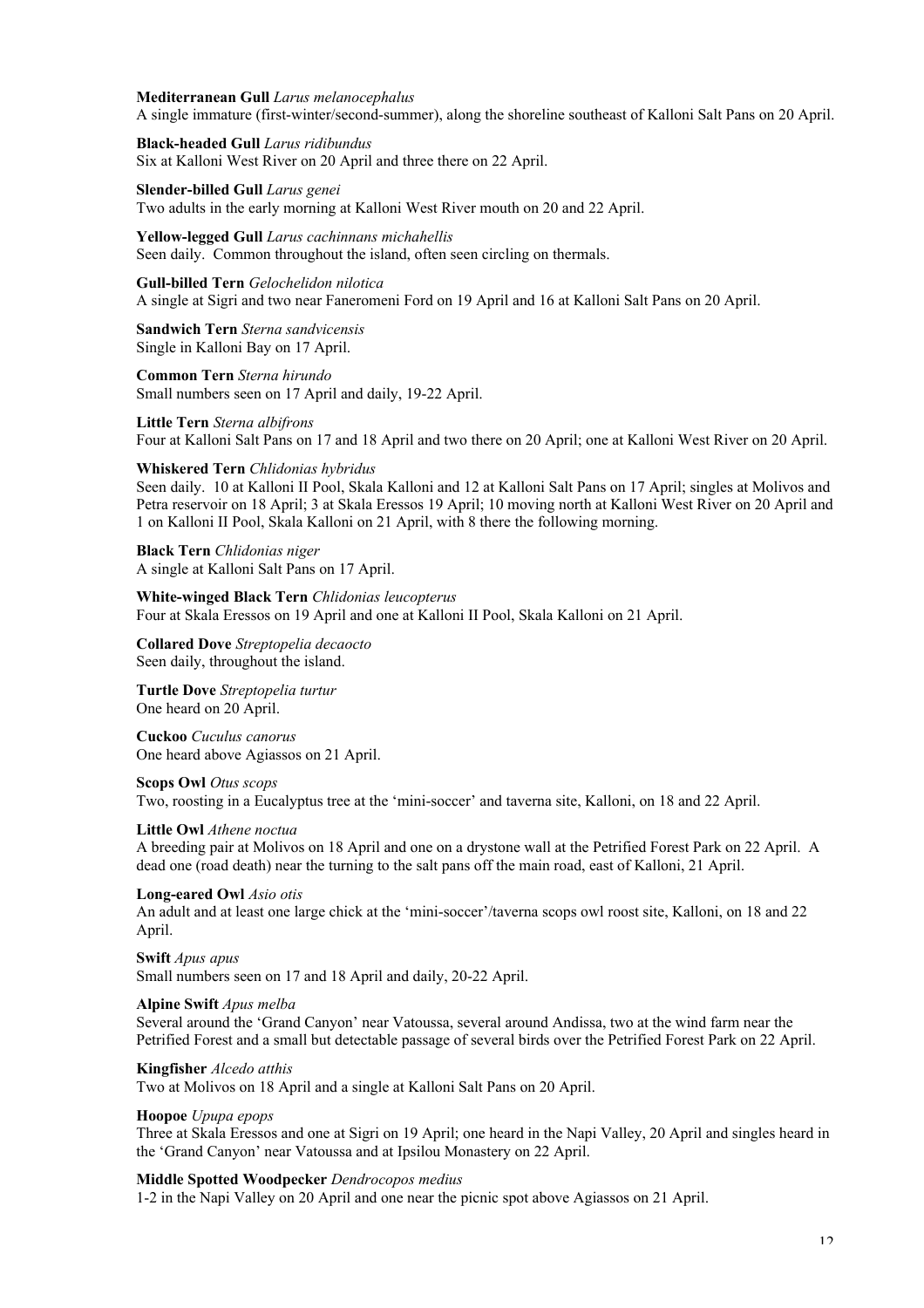### **Short-toed Lark** *Calandrella brachydactyla*

Four at the Kalloni Salt Pans on 18 April with 30+ there on the sheep fields south of the lagoons and 4+ southeast of the lagoons on 20 April. Two at Kalloni West River on 20 April.

**Crested Lark** *Galerida cristata* Seen daily. Abundant throughout the island.

**Woodlark** *Lullula arborea* One near Achladeri on 17 April.

**Sand Martin** *Riparia riparia* Seen daily. An arrival of several hundred, Kalloni II Pool, Skala Kalloni on 21 April.

**Crag Martin** *Ptyonoprogne rupestris* Four in the 'Grand Canyon' near Vatoussa on 22 April.

**Swallow** *Hirundo rustica* Seen daily, 17-21 April. Abundant in the Skala Kalloni area.

**Red-rumped Swallow** *Hirundo daurica* Seen daily.

**House Martin** *Delichon urbica* Seen daily. Many pairs nest building on Kalloni II hotel, Skala Kalloni.

**Tree Pipit** *Anthus trivialis*

7-8 between Sigri and Faneromeni Ford on 19 April. Singles in the Napi Valley on 20 April; Ipsilou Monastery and at the Sigri-Eressos road junction on 22 April.

**Meadow Pipit** *Anthus pratensis*

A single at Kalloni II Pool, Skala Kalloni on 17 April.

**Red-throated Pipit** *Anthus cervinus*

Three southeast of Kalloni Salt Pans on 20 April.

# **Black-headed Wagtail** *Motacilla flava feldegg*

Seen daily, 17-21 April. The commonest 'yellow' wagtail we saw on the island. Seen in small numbers in all wetland habitats. Large flock in the sheep fields southeast of Kalloni Salt Pans on 20 April.

**Blue-headed Wagtail** *Motacilla flava flava*

Several at the Chalandra River, Skala Eressos on 19 April and in the wagtail flock in the sheep fields southeast of Kalloni Salt Pans on 20 April.

**Grey-headed Wagtail** *Motacilla flava thunbergi* A single, Kalloni Salt Pans on 18 April and several at the Chalandra River, Skala Eressos on 19 April.

**Citrine Wagtail** *Motacilla citreola* A male and female on the Chalandra River at Skala Eressos on 19 April.

**White Wagtail** *Motacilla alba* Singles, Chalandra River at Skala Eressos and Faneromeni Ford on 19 April.

**Wren** *Troglodytes troglodytes* Several singing in the sweet chestnut woodland above Agiassos on 21 April.

**Rufous Bush Robin** *Cercotrichas galactotes* One seen by Tim at the Petrified Forest Park on 22 April.

**Robin** *Erithacus rubecula*

Several singing in the sweet chestnut woodland above Agiassos on 21 April.

**Nightingale** *Luscinia megarhynchos*

Seen or heard (mostly heard) daily. Particularly numerous in the sweet chestnut woodland above Agiassos on 21 April.

**Redstart** *Phoenicurus phoenicurus*

Two at Sigri on 19 April and a single at Ipsilou Monastery on 22 April.

### **Whinchat** *Saxicola rubetra*

One at Skala Eressos and two along the track to Faneromeni Ford on 19 April, one southeast of Kalloni Salt Pans on 20 April with at least five at the Petrified Forest Park on 22 April.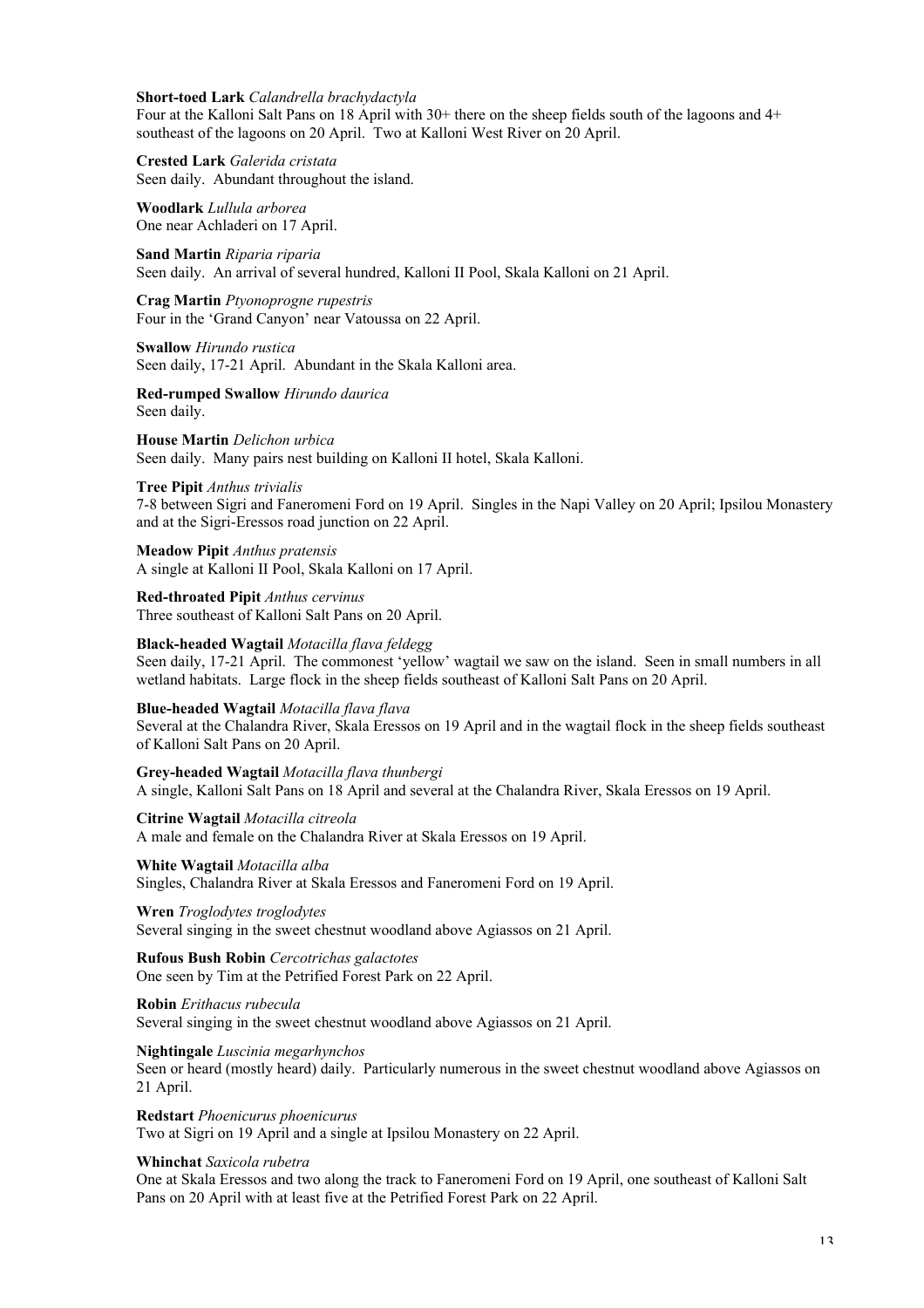**Stonechat** *Saxicola torquata* One, Kalloni Salt Pans on 18 April.

**Isabelline Wheatear** *Oenanthe isabellina* Three at the Sigri-Eressos road junction on 22 April.

**Northern Wheatear** *Oenanthe oenanthe*

A single, Kalloni Salt Pans on 17 April with two there on 18 April and one southeast of the lagoons on 20 April.

**Black-eared Wheatear** *Oenanthe hispanicus melanoleuca* Seen daily. Numerous and widespread in the rocky western uplands.

**Blue Rock Thrush** *Monticola solitarius* One male at the 'Grand Canyon' near Vatoussa, with another at Ipsilou Monastery on 22 April.

**Blackbird** *Turdus merula* Seen daily, 18-22 April.

**Mistle Thrush** *Turdus viscivorus* Singles north of Achladeri and at the 'army camp' pine woodland site at Achladeri on 21 April.

**Cetti's Warbler** *Cettia cetti* Seen or heard daily. Regularly seen and heard around the Kalloni II Pool at Skala Kalloni.

**Sedge Warbler** *Acrocephalus schoenobaenus* Small numbers at Kalloni II Pool, Skala Kalloni on 17 and 21-22 April and three at Skala Eressos on 19 April.

**Marsh Warbler** *Acrocephalus palustris* A single at Kalloni II Pool, Skala Kalloni on 22 April.

**Reed Warbler** *Acrocephalus scirpaceus* Two, Faneromeni Ford on 19 April.

**Great Reed Warbler** *Acrocephalus arundinaceus* A single by the Malemi Hotel swimming pool on 17 April, with two there on 21 April.

**Olivaceous Warbler** *Hippolais pallida elaeica* Single at Kalloni II Pool, Skala Kalloni on 17 April.

### **Subalpine Warbler** *Sylvia cantillans*

Two males at Petra reservoir on 18 April; a male in song in the olive groves below Agiassos on 21 April and a pair at the 'Grand Canyon' near Vatoussa on 22 April.

**Orphean Warbler** *Sylvia hortensis crassirostris* A male and female at the Petrified Forest Park on 22 April.

**Lesser Whitethroat** *Sylvia curruca* Seen daily, 17-20 April and on 22 April.

**Whitethroat** *Sylvia communis* Two near Napi village and a single, southeast of Kalloni Salt Pans, 20 April.

### **Blackcap** *Sylvia atricapilla*

Three at Molivos on 18 April; one at Faneromeni Ford on 19 April, with two *en route* and one in Napi Valley on 20 April.

**Wood Warbler** *Phylloscopus sibilatrix* Two at Molivos on 18 April; one near Eressos on 19 April and three at the 'Grand Canyon' near Vatoussa on 22 April.

**Willow Warbler** *Phylloscopus trochilus* One at Kalloni II Pool, Skala Kalloni on 20 April.

**Spotted Flycatcher** *Muscicapa striata* Single at Faneromeni Ford on 19 April.

**Collared Flycatcher** *Ficedula albicollis* A male and female at Sigri on 19 April and two males above Agiassos on 21 April.

### **Pied Flycatcher** *Ficedula hypoleuca*

Two males and several females between Sigri and Faneromeni Ford on 19 April; a female at the Petrified Forest Park and three, Ipsilou Monastery on 22 April.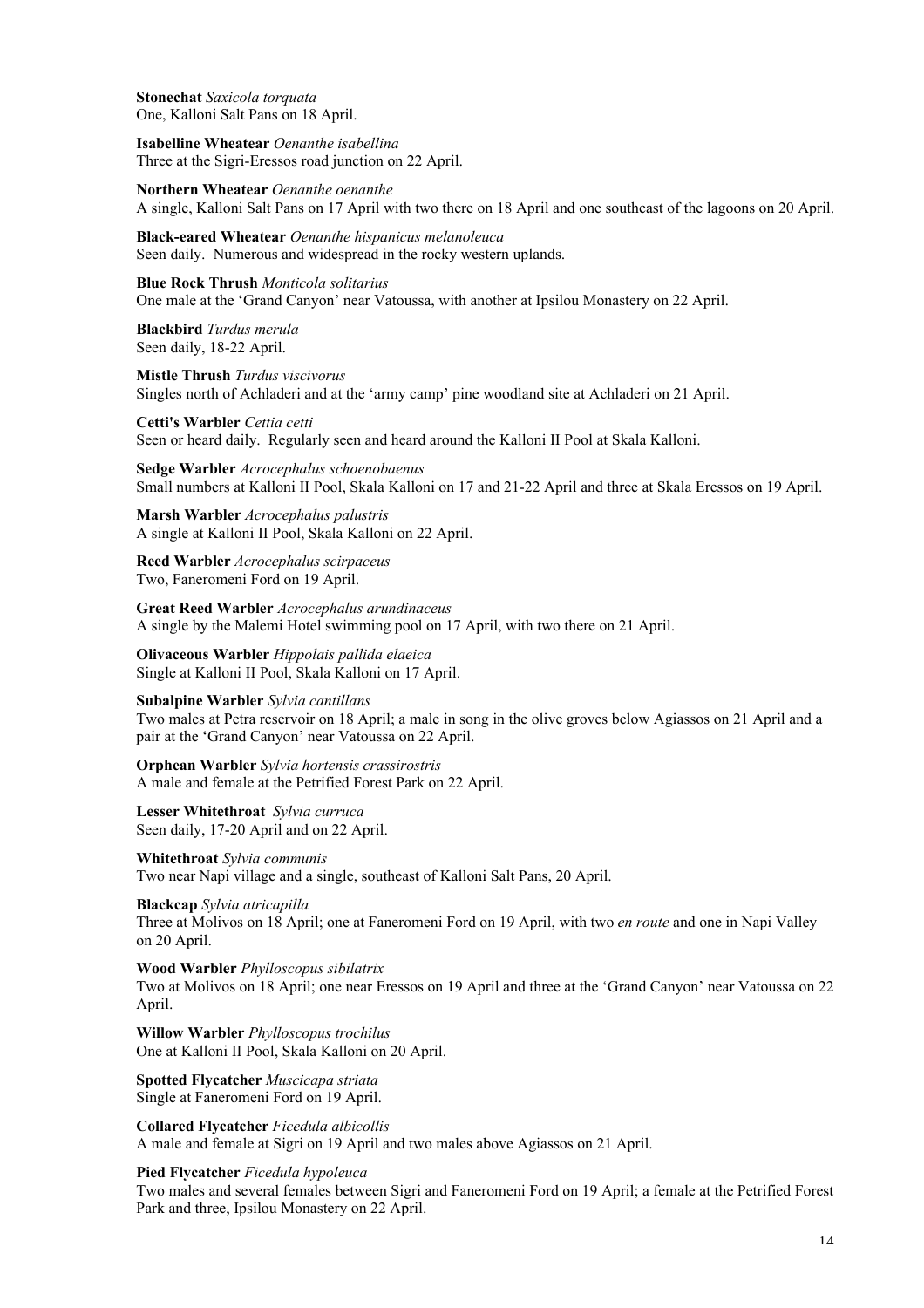### **Long-tailed Tit** *Aegithalos caudatus* Several in the pine woodland at Achlederi on 21 April and in the 'Grand Canyon' near Vatoussa on 22 April.

**Sombre Tit** *Parus lugubris* A pair food carrying in the Napi Valley on 20 April.

**Blue Tit** *Parus caeruleus* 1 at Molivos on 18 April and seen daily, 20-22 April.

**Great Tit** *Parus major* Seen daily.

**Krüper's Nuthatch** *Sitta krueperi* A pair feeding chicks in the nest at the 'army camp' pine woodland site at Achladeri on 21 April.

**Nuthatch** *Sitta europaea* One in the Napi Valley on 20 April.

### **Western Rock Nuthatch** *Sitta neumayer*

A pair at the nest in Napi village on 20 April. A pair at the nest in the 'Grand Canyon' near Vatoussa and a pair at Ipsilou Monastery on 22 April.

### **Short-toed Treecreeper** *Certhia brachydactyla*

Several, including a pair feeding chicks in the nest, at the pine woodland at Achladeri on 21 April and one above Agiassos on the same date.

### **Woodchat Shrike** *Lanius senator*

Singles near Achladeri and at Skala Kalloni on 17 April; *c*.6 between Sigri and Faneromeni Ford on 19 April; 1 in the Napi Valley on 20 April and two at the Sigri-Eressos road junction on 22 April.

### **Masked Shrike** *Lanius nubicus*

A pair at Sigri and a single near Faneromeni Ford on 19 April and a pair near Napi village on 20 April.

### **Jay** *Garrulus glandarius atricapillus*

This race sports a black cap. One near Kalloni Salt Pans on 17 April; one *en route* to the Napi Valley on 20 April and others seen, 21-22 April, including one in the 'Grand Canyon' near Vatoussa on 22 April.

**Hooded Crow** *Corvus corone* Seen daily. Common throughout the island.

**Raven** *Corvus corax* A pair near Achladeri on 21 April.

**House Sparrow** *Passer domesticus* Seen daily. Common and widespread throughout.

**Spanish Sparrow** *Passer hispaniolensis* Seen around Skala Kalloni on 17 April and 19-21 April. Less common than house sparrow.

**Rock Sparrow** *Petronia petronia* One heard at Ipsilou Monastery on 22 April.

**Chaffinch** *Fringilla coelebs* Seen 17 and 18 April and daily, 20-22 April.

**Serin** *Serinus serinus* One heard in the Napi Valley on 20 April and several in the pine woodland at Achladeri on 21April.

**Greenfinch** *Carduelis chloris* Seen daily, 17-21 April.

**Goldfinch** *Carduelis carduelis* Seen daily in small numbers.

**Linnet** *Carduelis cannabina* Several, southeast of Kalloni Salt Pans on 20 April and a single at the Petrified Forest Park, 22 April.

### **Cirl Bunting** *Emberiza cirlus*

A male near Achladeri on 17 April; a male at Petra reservoir on 18 April; two in the Napi Valley on 20 April and one near Achladeri, 21 April.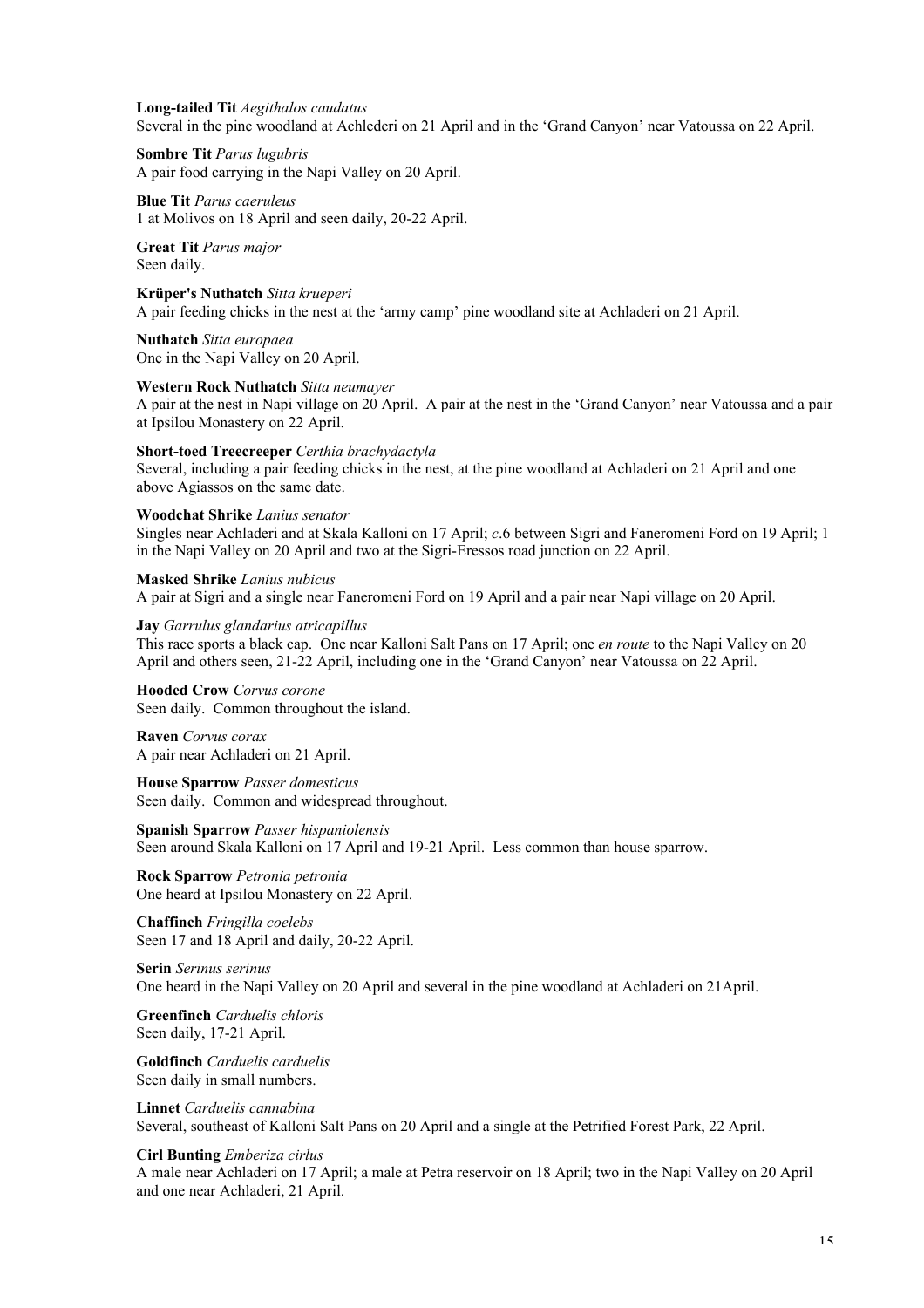**Cinereous Bunting** *Emberiza cineracea* A pair at the Petrified Forest Park on 22 April.

**Ortolan Bunting** *Emberiza hortulana* A male along the track to Faneromeni Ford, 19 April.

### **Cretzschmar's Bunting** *Emberiza caesia*

Two on the hillsides near the wind farm; at least four at the Petrified Forest Park and one singing below Ipsilou Monastery, 22 April.

**Corn Bunting** *Miliaria calandra* Seen daily. Common and widespread throughout.

**Total – 150 species**

### **Mammals**

**Eastern Hedgehog** *Erinaceus concolor* One dead at the side of the road (road traffic accident) near Skala Eressos on 19 April.

### **Persian Squirrel** *Sciurus anomalus*

Singles at Faneromeni Ford on 19 April and the 'Grand Canyon' near Vatoussa on 22 April and four, Ipsilou Monastery on 22 April.

### **Brown Rat** *Rattus norvegicus* or **Black Rat** *Rattus rattus*

Probably the brown and pale grey colour morph of black rat 'alexandrinus'. A dead one at the side of the road (road traffic accident) in Agiassos on 21 April.

### **Beech Marten** *Martes foina*

One dead at the side of the road (road traffic accident) east of Kalloni town, 17 April and another RTA, west of Kalloni, on 22 April.

## **Amphibians & Reptiles**

**Marsh Frog** *Rana ridibunda* Heard singing, mostly at night, around the Malemi Hotel.

**European Glass Lizard** *Ophisaurus apodus* One found basking in the Napi Valley on 20 April.

**Leopard Snake** *Elaphe situla* One dead on the road in Agiassos on 21 April.

# **Butterflies**

**Scarce Swallowtail** *Iphiclides podalirius* Two, seen by Pam at Skala Kalloni on 17 April.

**Small White** *Artogeia rapae* or **Southern Small White** *Artogeia mannii* Napi Valley on 20 April.

**Eastern Dappled White** *Euchloe ausonia* Napi Valley on 20 April.

**Orange Tip** *Anthocharis cardamines* Near Achladeri on 21 April.

**Clouded Yellow** *Colias crocea* Near Achladeri on 17 April and 21 April; in the Napi Valley on 20 April and in the Petrified Forest Park on 22 April.

**Small Copper** *Lycaena phlaeas* Kalloni West River and Napi Valley on 20 April and above Agiassos on 21 April.

### **Small Heath** *Coenonympha pamphilus*

Several near Achladeri on 17 April and in the Napi Valley on 20 April.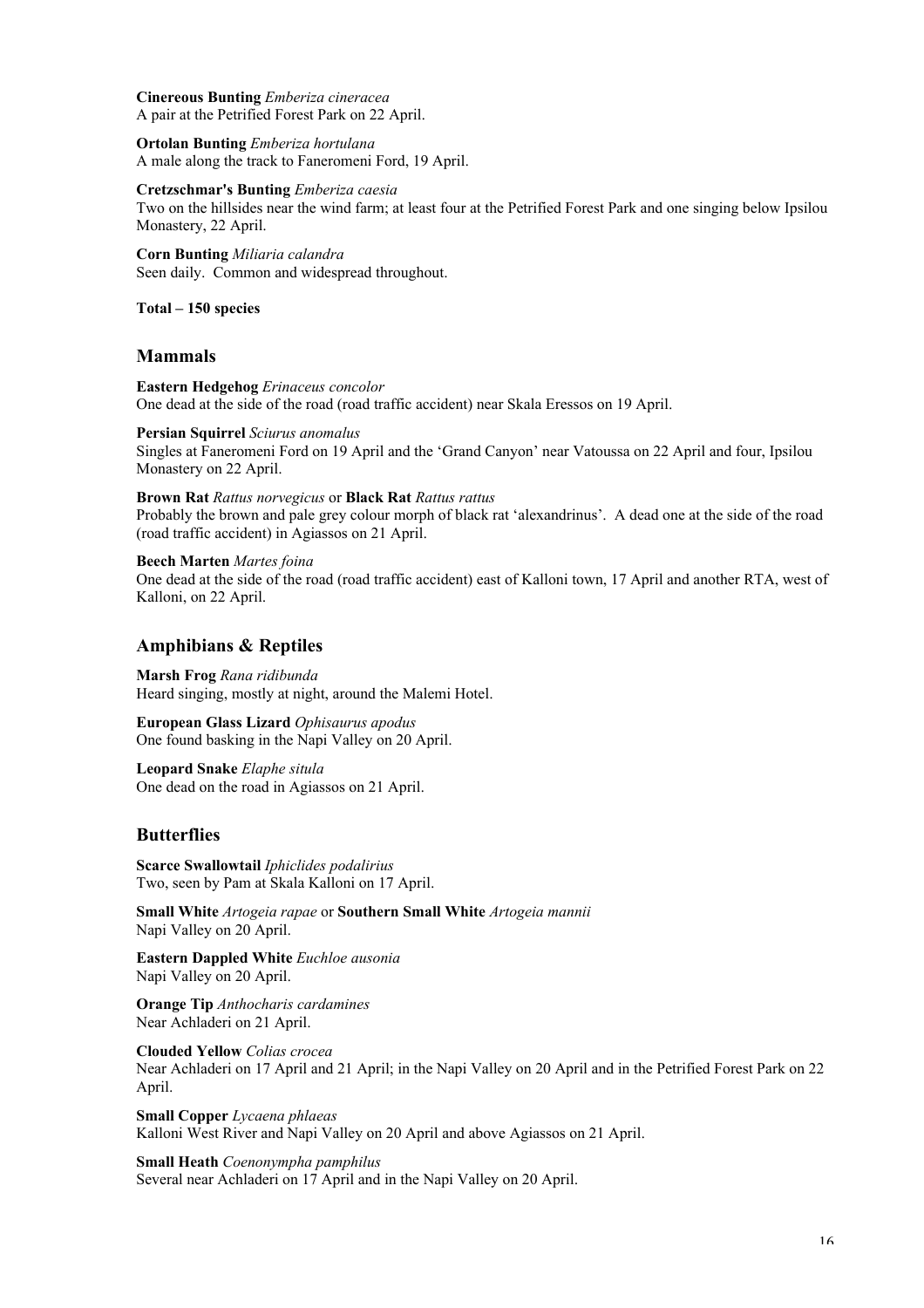# **Plants**

**Rustyback** *Ceterach officinarum* subsp. *officinarum* Growing on the stone walls along the track above Agiassos on 21 April.

**Polypody sp.** *Polypodium* sp. Above Agiassos on 21 April.

**Oleander** *Nerium oleander* subsp. *oleander*

**Large Venus's Looking-glass** *Legousia speculum-veneris* or *Legousia pentagonica* 'Grand Canyon' near Vatoussa on 22 April.

**Dyer's Alkanet** *Alkanna tinctoria* subsp. *tinctoria* (*Alkanna lehmanii*) 19 April.

**Undulate Anchusa** *Anchusa hybrida* (*Anchusa undulata* subsp. *hybrida*) 19 April.

**Borage** *Borago officinalis* 20 April.

**Mediterranean Catchfly** *Silene colorata* subsp. *colorata*

*Cistus creticus* subsp. *creticus*

**Sage-leaved Cistus** *Cistus salvifolius*

**Spotted Rockrose** *Tuberaria guttata* Petrified Forest Park on 22 April.

**Field Marigold** *Calendula arvensis* Skala Kalloni on 17 April.

**Cornflower** *Centaurea cyanus* Napi Valley on 20 April.

**Crown Daisy** *Chrysanthemum coronarium* var. *discolor* 18 April.

**Pink Hawksbeard** *Crepis rubra* Napi Valley on 20 April.

**Viper's-grass sp.** *Scorzonera* sp. Possibly *Scorzonera sublanata*. Napi Valley on 20 April.

**Reddish Stonecrop** *Sedum rubens* 17 April.

**Spring Rock-cress** *Arabis verna* 'Grand Canyon' near Vatoussa on 22 April.

**Three-horned Stock** *Matthiola tricuspidata* The beach at Skala Kalloni on 17 April.

**Mediterranean Spurge** *Euphorbia characias* subsp. *wulfenii* Along the walled track above Agiassos on 21 April.

**Narrow-leaved Glaucous Spurge** *Euphorbia rigida* Along the walled track above Agiassos on 21 April.

**Cut-leaved Stork's-bill** *Erodium laciniatum* 17 April.

**Henbit Deadnettle** *Lamium amplexicaule* subsp. *amplexicaule* 20 April.

**French Lavender** *Lavandula stoechas* Abundant on the eastern side of Kalloni Bay around Achladeri.

**Broom sp.** *Genista* sp. On the scrubby hillside near Achladeri on 17 April and elsewhere.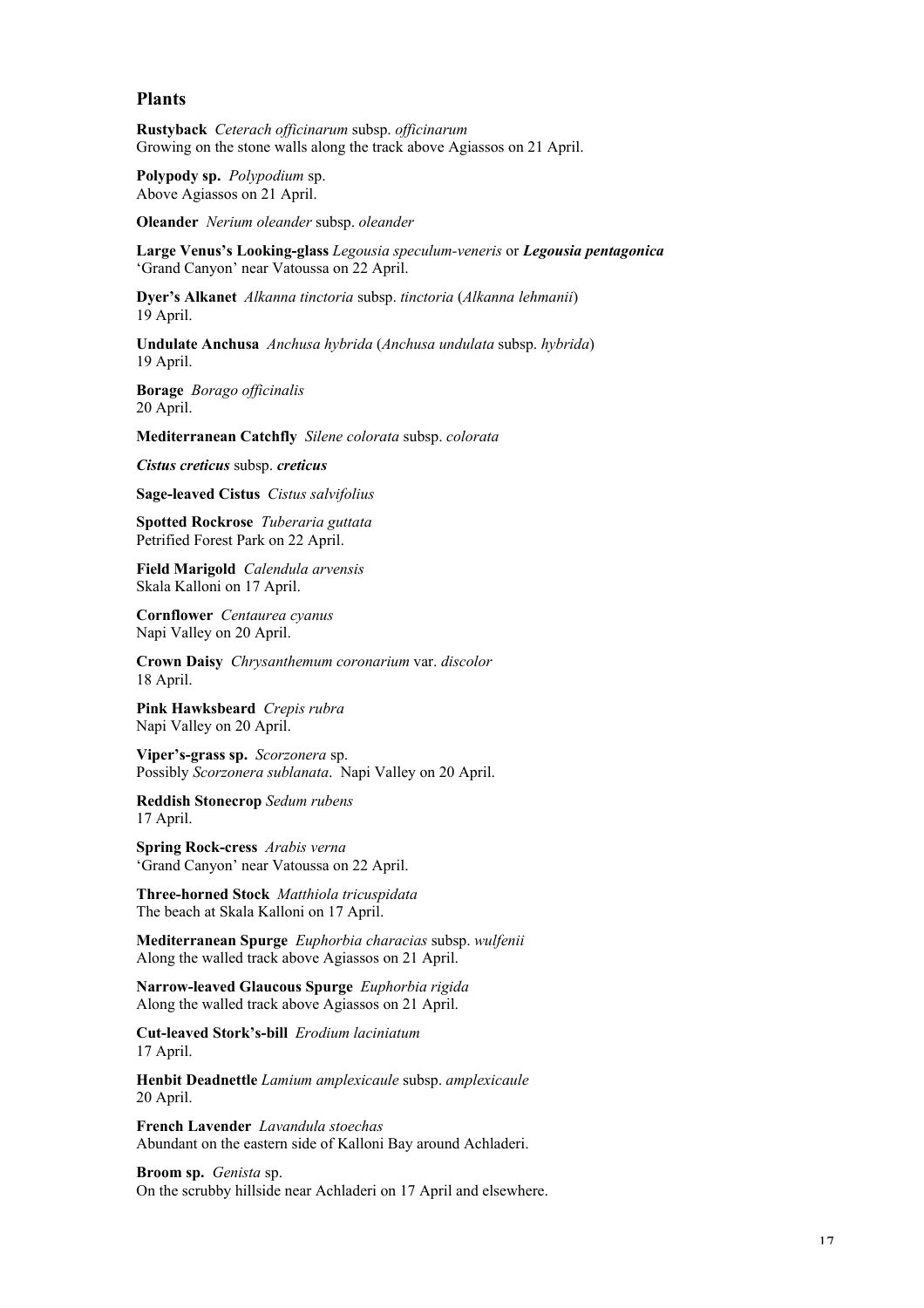**Annual Yellow Vetchling** *Lathyrus annuus* 20 April.

**Hairy Lupin** *Lupinus micranthus* or **Narrow-leaved Lupin** *Lupinus angustifolius* 19 April.

*Trifolium uniflorum*

18 April and at the Petrified Forest Park on 22 April.

*Trifolium grandiflorum* (*Trifolium speciosum*) Skala Eressos on 19 April.

**Reversed Clover** *Trifolium resupinatum* Skala Kalloni on 17 April.

**Hairy Yellow Vetchling** *Vicia hybrida* Skala Kalloni on 17 April.

*Vicia melanops* 20 April.

**Fodder Vetch** *Vicia villosa* Skala Kalloni on 17 April.

**Pale Flax** *Linum bienne* Napi Valley on 20 April.

**Tree Mallow** *Lavetera arborea* 17 April.

**Peony** *Paeonia mascula* subsp. *orientalis* Above Agiassos on 21 April. Flowers still tight, 'in bud'.

**Ramping Fumitory** *Fumaria capreolata* 19 April.

**Fumitory** sp. *Fumaria* sp. Skala Kalloni on 17 April.

**Yellow Horned-poppy** *Glaucium flavum* Skala Eressos on 19 April.

**Scarlet Pimpernel** *Anagallis arvensis* Blue flowered. Petrified Forest Park on 22 April.

**Ivy-leaved Sowbread** *Cyclamen hederifolium* Above Agiassos on 21 April, particularly along the walled track.

**Cytinus** *Cytinus hypocistis* subsp. *clusii* (*Cytinus ruber*) Found by Tim on the scrubby hillside near Achladeri on 17 April. Above Agiassos on 21 April.

**Crown Anenome** *Anemone coronaria* Agiassos on 21 April and also seen elsewhere.

**Peacock Anemone** *Anemone pavonina* On the scrubby hillside near Achladeri on 17 April and also seen elsewhere.

**Water-crowfoot sp.** *Ranunculus* sp. 18 April.

**Mignonette sp.** *Reseda* sp. 17 April.

**Almond-leaved Pear** *Pyrus spinosa* (*Pyrus amygdaliformis*)

**Salad Burnet** *Sanguisorba minor* 19 April.

**Saxifrage sp.** *Saxifraga* sp. Leaf similar to meadow saxifrage *S. granulata* in appearance. 22 April.

**Southern Red Bartsia** *Parentucellia latifolia* subsp. *latifolia*